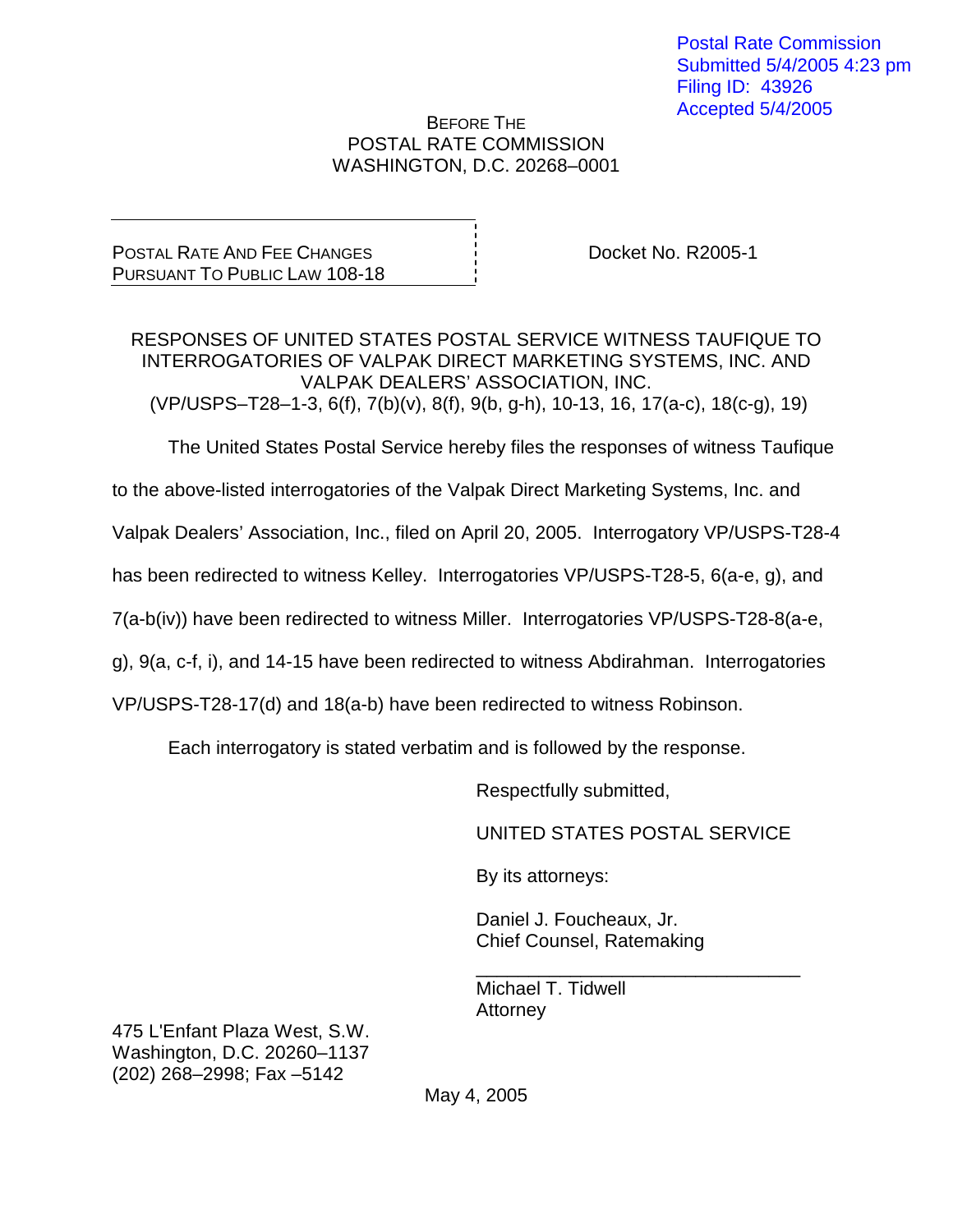**VP/USPS-T28-1.** Please refer to library reference USPS-LR-K-115, file USPST28Aspreadsheets.xls. The sheet "ECR–15 Rate Adjustments" shows 15 special adjustments to ECR commercial rates, all of them positive. You indicate that these adjustments are "to remove irregularities in rate differentials caused by rounding."

- a. Referencing the statistical expectation that normal rounding procedures involve both rounding up and sometimes down, please explain how it is that all 15 of the adjustments have a positive effect on the rates.
- b. For each of the 15 adjustments, individually, please identify and specify the "irregularity" that you saw in the rates, which caused you to make the adjustment, and explain how your adjustment fixed the anomaly.

## **Response:**

a&b. Since neither the rate anomalies nor the remedy for the anomalies were the result of a statistically random process, there should be no a *priori* expectation that the adjustments would not have all the same sign.

The adjustments were made to ensure that current consistency in discounting practices was maintained. For instance, the DSCF discount would be the same (0.5 cents off the DBMC rates) for all shapes and presort levels, and similarly, Origin-DBMC and DSCF-DDU discounts were kept uniform across shape and presort levels. For Saturation parcels (piece rated pieces) and Basic parcels (pound rated pieces), the adjustments were designed to ensure that the RSS was uniform for all presort levels.

These anomalies can be seen by comparing the unadjusted drop-ship rate differentials (and RSS values for parcels) across shape and presort levels. That the adjustments fixed the anomalies can be seen by making the same comparisons using the adjusted ECR rates.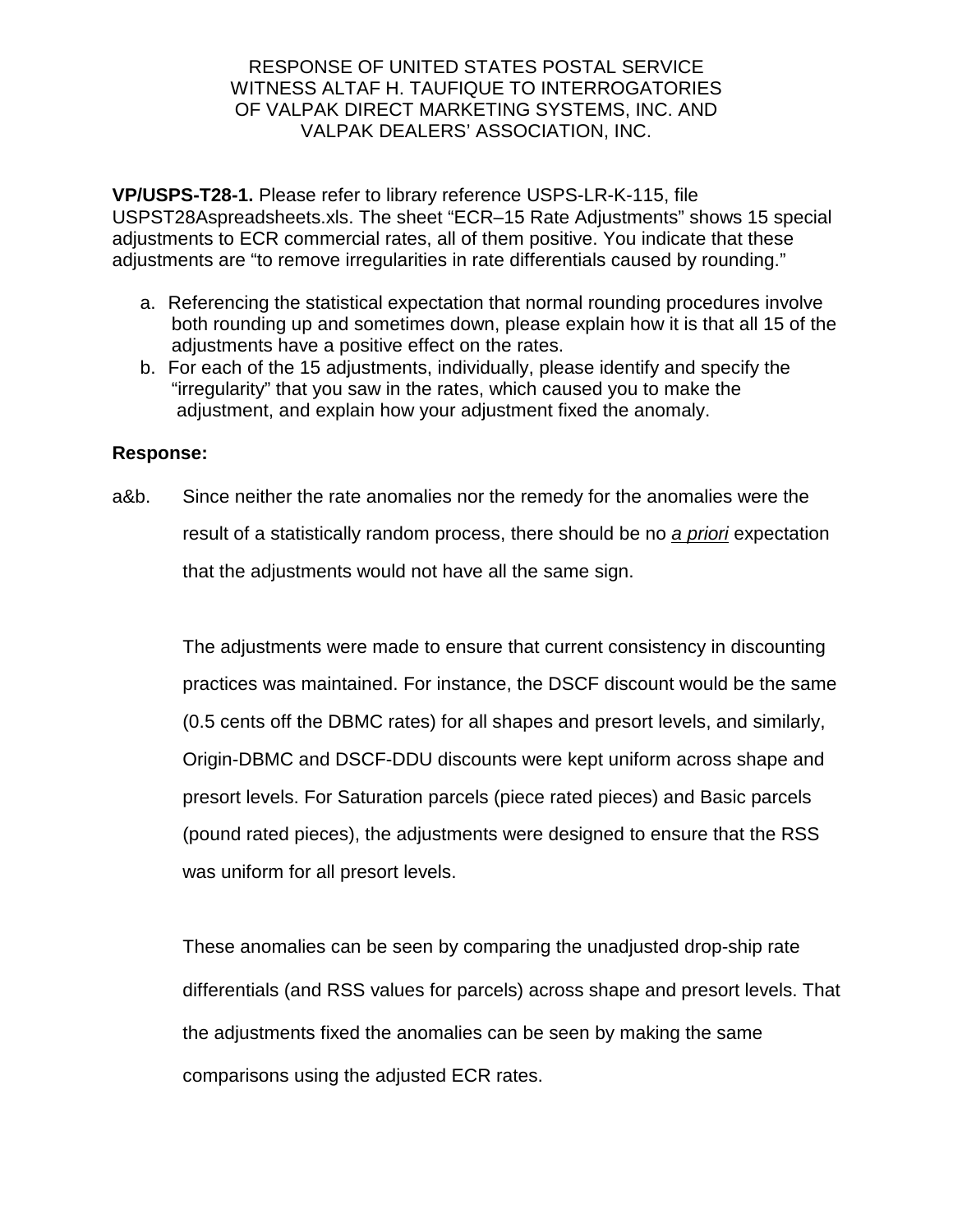**VP/USPS-T28-2.** Please refer to your testimony, USPS-T-28, page 11 (ll. 17-18), where you say that, under the Postal Service proposal, Standard Mail ECR receives a rate increase of 5.6 percent, while Standard Mail Nonprofit ECR receives a rate increase of 5.9 percent. Please refer also to your statement on page 11 (ll. 21-26) that Public Law 106-384 requires the per-piece revenue of Nonprofit to be equal as nearly as practical to 60 percent of the per-piece revenue of the corresponding commercial category, and that your proportion is 56 percent. On page 12 (ll. 2-4 and ll. 9-12) you say that honoring the 60-percent proportion stipulated in Public Law 106-384 would require a rate increase for Nonprofit "on the order of 13 percent," and that, "under the unique circumstances of this uniform across-the-board rate increase request," your 56 percent is as close to 60 percent as is practical.

- a. Within the framework of an across-the-board preference of 5.4 percent and an increase of 5.6 percent for commercial ECR, please explain how the issue of practicality led you to lower the rate increase for Nonprofit ECR from 13 percent to 5.9 percent.
- b. Aside from a stated preference by Postal Service witness Potter (USPS-T-1), as explained in his testimony, please identify and discuss the circumstances in this case that caused you to give (i) little weight to the requirement imposed by law (as witnessed by your 5.9 percent increase being considerably below the 13 percent mandated by the statute), and (ii) substantial weight to the preference of a 5.4 percent increase (as witnessed to by 5.9 percent being just moderately above 5.4 percent).
- c. On page 29 (ll. 8-9) of your testimony, you say that the "average proposed fee increase for registered mail is in the range of 70 percent, in order to cover costs." As applied to your work and the rates which you recommend, please explain your understanding of the difference between (i) the legal requirement that rates cover costs, which causes you to raise the rate increase for registered mail from 5.4 percent up to 70 percent, and (ii) the legal requirement that the per-piece revenue of Nonprofit ECR be 60 percent of the corresponding figure for the commercial category, which causes you to take the rate increase for Nonprofit ECR from 5.4 percent up to 5.9 percent, but not up to 13 percent.
- d. Public Law 103-123 (Revenue Forgone Reform Act of 1993) requires that Within County Periodicals have a markup that is one-half the markup of the corresponding commercial category of Periodicals. Because of this, as explained on page 14 of your testimony, you propose a rate **decrease** for Within County of 5.4 percent. As applied to your work, please explain your understanding of the difference between (i) the legal requirement in Public Law 103-123 relating to the markup on Within County, which causes you to take the rate increase for Within County from a positive 5.4 percent down to a negative 5.4 percent, a spread of 10.8 percentage points, and (ii) the legal requirement in Public Law 106-384 that the per-piece revenue of Nonprofit ECR be 60 percent of the corresponding figure for the commercial category, which causes you to take the rate increase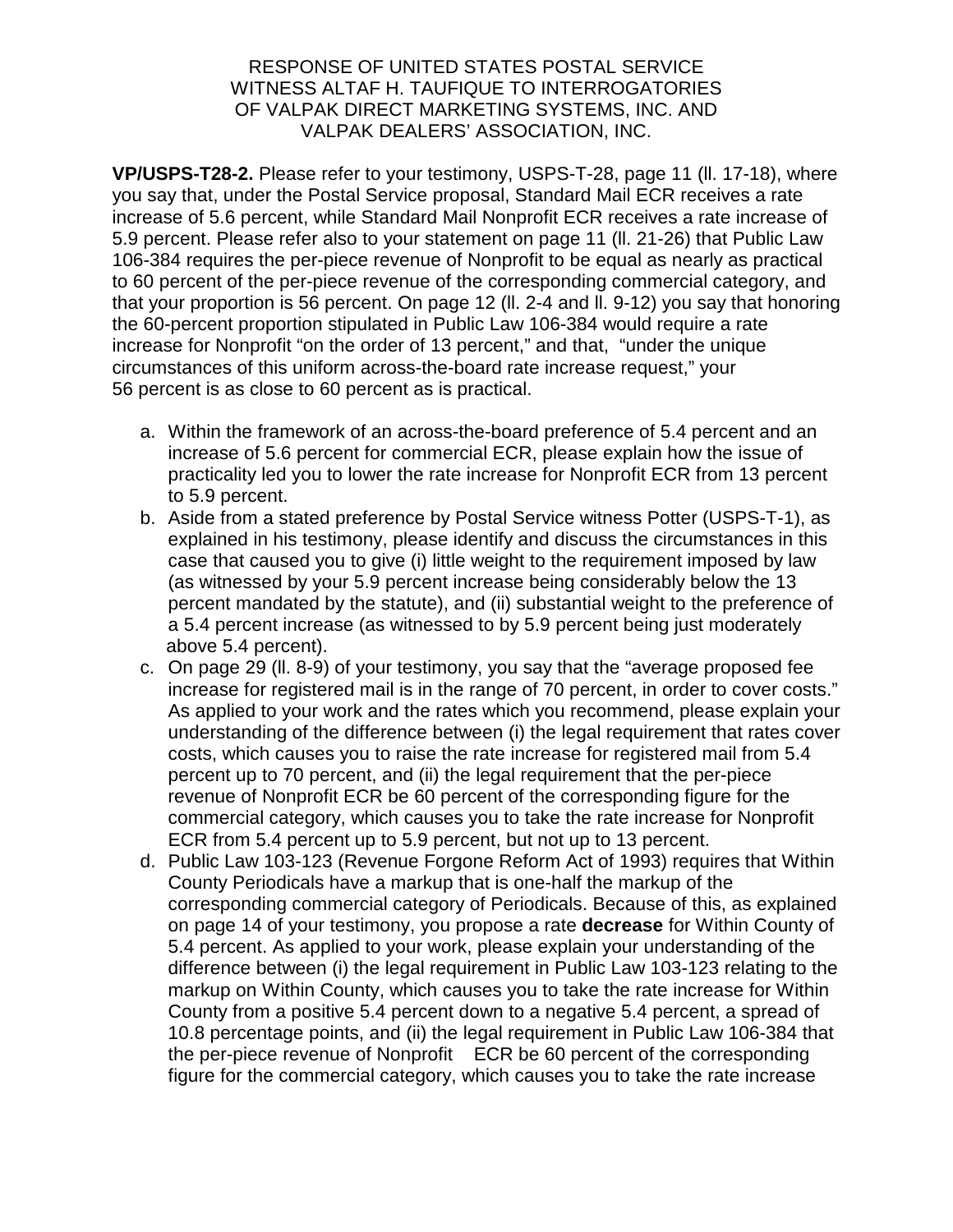for Nonprofit ECR from 5.4 percent up to 5.9 percent, but not up to 13 percent, the latter being a spread of 7.6 percentage points.

- e. In your opinion, does an average nonprofit per-piece revenue equal to 56 percent of the corresponding category complies with Public Law 106-384? If not, please explain your recommendation.
- f. Is it your interpretation of Public Law 106-384 that nonprofit per-piece revenue may be measurably less than 60 percent of the corresponding commercial category, but not measurably more than 60 percent of it? If not, please explain.
- g. Are you advocating that the Postal Rate Commission recommend an average nonprofit per-piece revenue equal to only 56 percent of the corresponding category, regardless of whether it complies with Public Law 106-384? If not, please explain.
- h. (i) Please confirm that one lawful way to satisfy a guideline pointing to increases of 5.4 percent and to satisfy as well the legal requirement on the perpiece revenue of Nonprofit would be to specify an increase for Nonprofit ECR of 5.4 percent and to reduce the rate increase for commercial ECR so that the 60 percent law is satisfied. This approach would avoid taking the preferred category of Nonprofit ECR, which has always received special rate consideration, above the 5.4 percent guideline. (ii) Please explain why this approach is inferior to the approach you have taken. (iii) If you do not believe it to be lawful, please explain why you did not take such an approach.
- i. Please assume that in **this** case the Nonprofit ECR increase were 7.4 percentage points above the increase for commercial ECR, but you held it to a difference of 0.3 percentage points, and in the **next** rate case the Nonprofit ECR increase were 14.8 percentage points above the corresponding increase for commercial ECR. Please explain whether in the next rate case you believe that the effect on mailers would be too large, the law should be neglected, and a smaller increase (with an attendant loss of revenue to the Postal Service) should be adopted.

# **Response:**

a. As can be seen in the workpapers, a targeted uniform 5.4% increase was applied to both commercial and nonprofit ECR rates. The resulting 5.9% increase in the average revenue per piece for NECR is therefore the result of applying the uniform rate change policy, along with adhering to rounding constraints and maintaining discounting consistency, as described in my response to question 1, to both ECR and NECR rates, and not an after-the-fact decision to lower the NECR increase from 13% to 5.9%.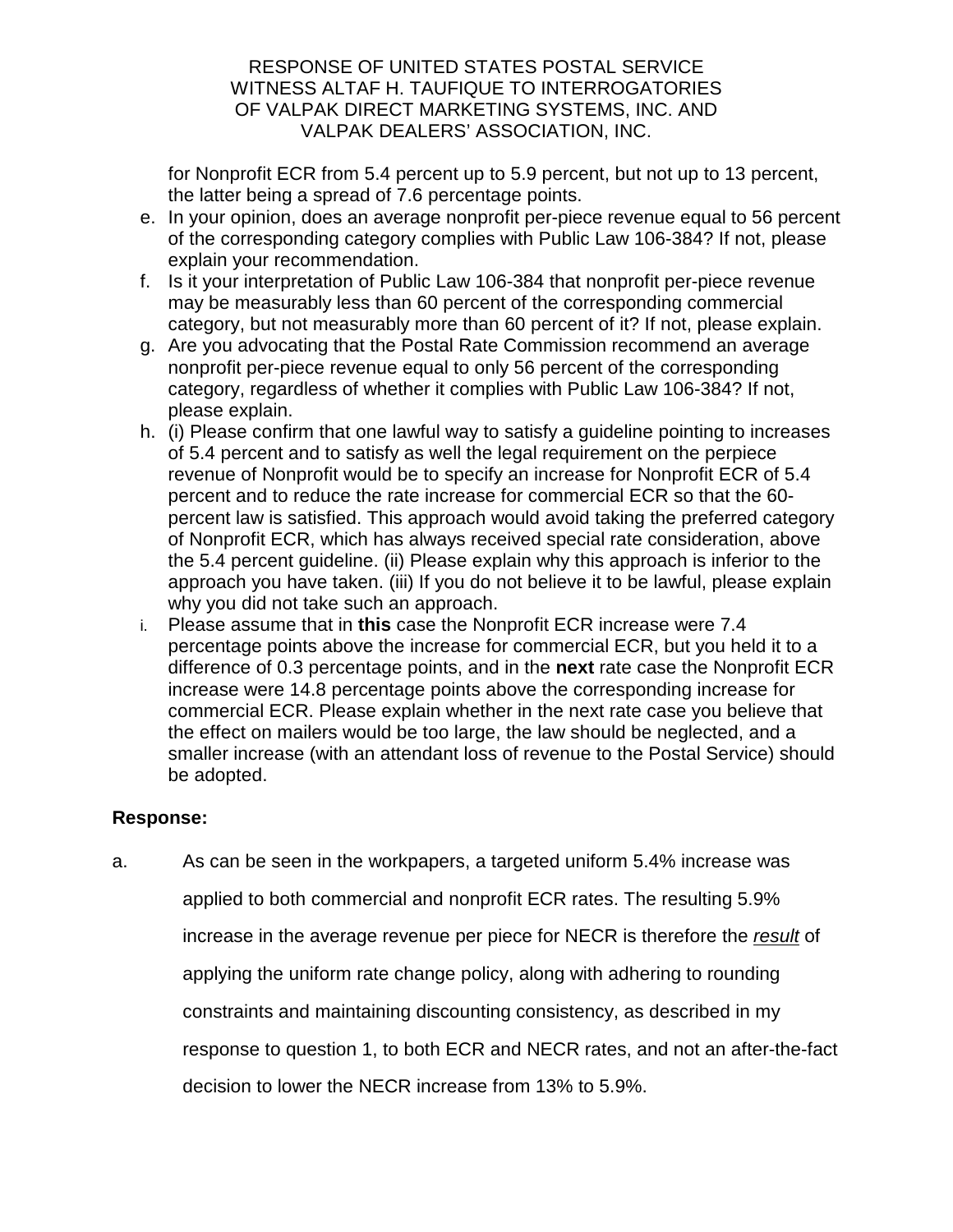- b. I disagree with the assertion that little weight was paid to the pricing requirement for Standard Mail NECR contained in PL 106-384. That law requires the prices to be set so that the average revenue per piece for nonprofit mail is "as nearly as practicable" to 60 percent of the average revenue per piece for commercial mail. The statute does not specify an absolute tolerance around the 60 percent figure that must be achieved. Rather, it specifies that the target be achieved within "practicable" bounds. The Postal Service interprets this language to permit deviation from the 60 percent target when the total circumstances of the case make it not practicable to achieve the 60 percent target more closely. Therefore I disagree with the assertion implicit in the question that a 13 percent increase is "mandated by the statute." The policy reasons stated in witness Potter's testimony (USPS –T-1) were the basis for the Postal Service's judgment that a higher rate increase for Standard Mail NECR was not practicable in this case.
- c. Please see my response to VP/USPS-T28-2b. The statutory requirement to cover costs is, in the view of the Postal Service, a more specific standard than the standard applied to Standard Mail Nonprofit and Standard Mail NECR rates.
- d. Please see my response to VP/USPS-T28-2b. The statutory requirement for pricing Within-County Periodicals is, in the view of the Postal Service, a more specific standard than the standard applied to Standard Mail Nonprofit and Standard Mail NECR rates.
- e. I believe that the proposed rates meet the requirements of the statute for the reasons set forth in my response to VP/USPS-T28-2b. The bands around the statute's 60 percent target that it is practicable to reach will depend on the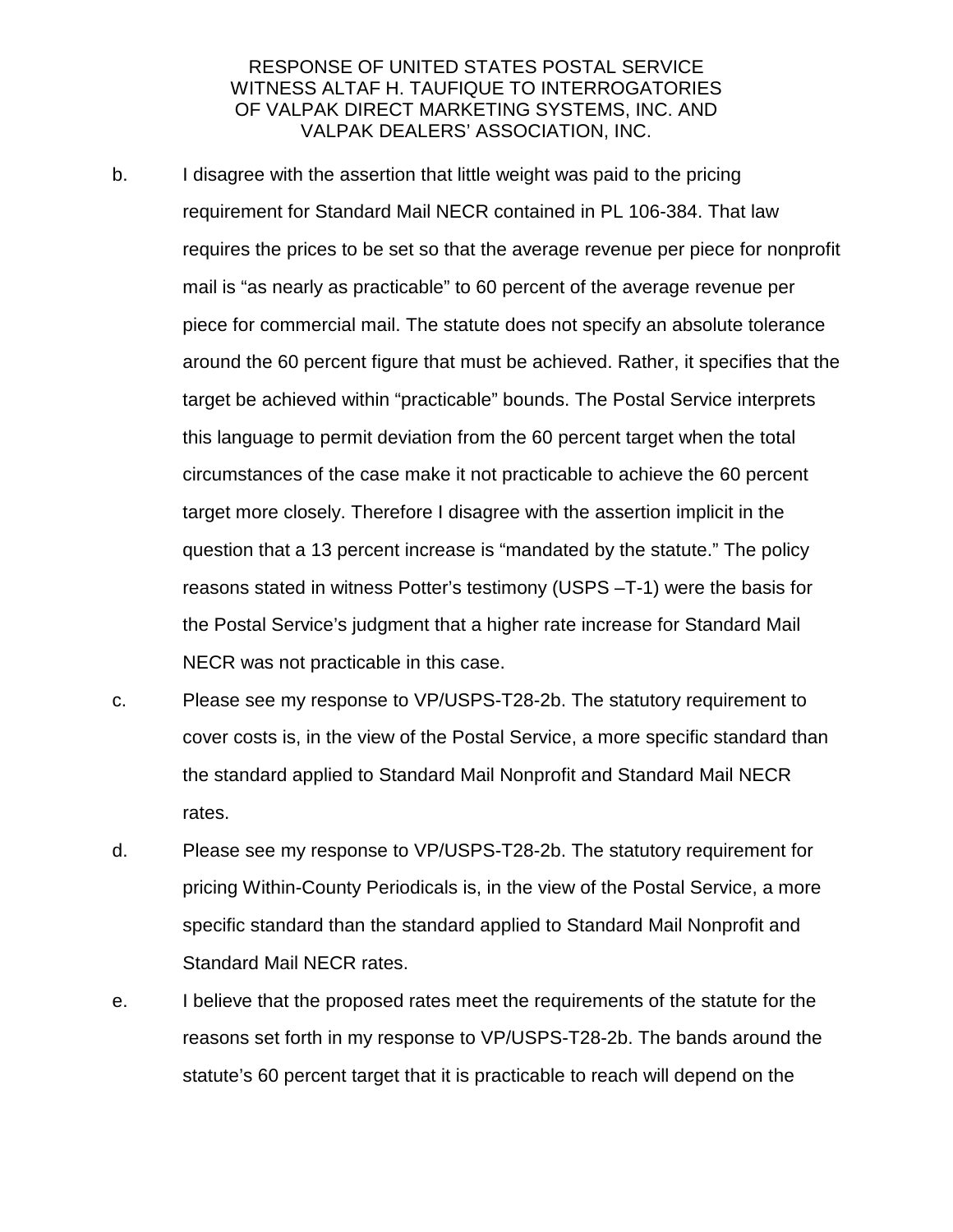circumstances of the particular case. In another case, a closer approach than 56 percent may be practicable, and therefore required, by the statute.

- f. The deviation from 60 percent permitted by the practicability standard can be either above or below the 60 percent target.
- g. No. In this case, the proposed rates comply with PL 106-384. See my response to VP/USPS-T28-2b.
- h. (i) I am advised that this approach would be lawful.
	- (ii) This approach would, ceteris paribus, leave the Postal Service far short of its revenue requirement.
		- (iii) See my response to part (i).
- i. In the next omnibus rate case the Postal Service will attempt to meet the 60 percent target, again, as nearly as practicable. The Postal Service always takes into account the effect of its proposed changes on mailers when setting rates, and will do so in the next rate case as well. Without more complete and detailed information regarding the conditions that would hold at the time the next rate case is filed, and until such time that I am charged with the responsibility of formally proposing rates in the next rate case, commenting on specific rate change values would be speculative and unwise.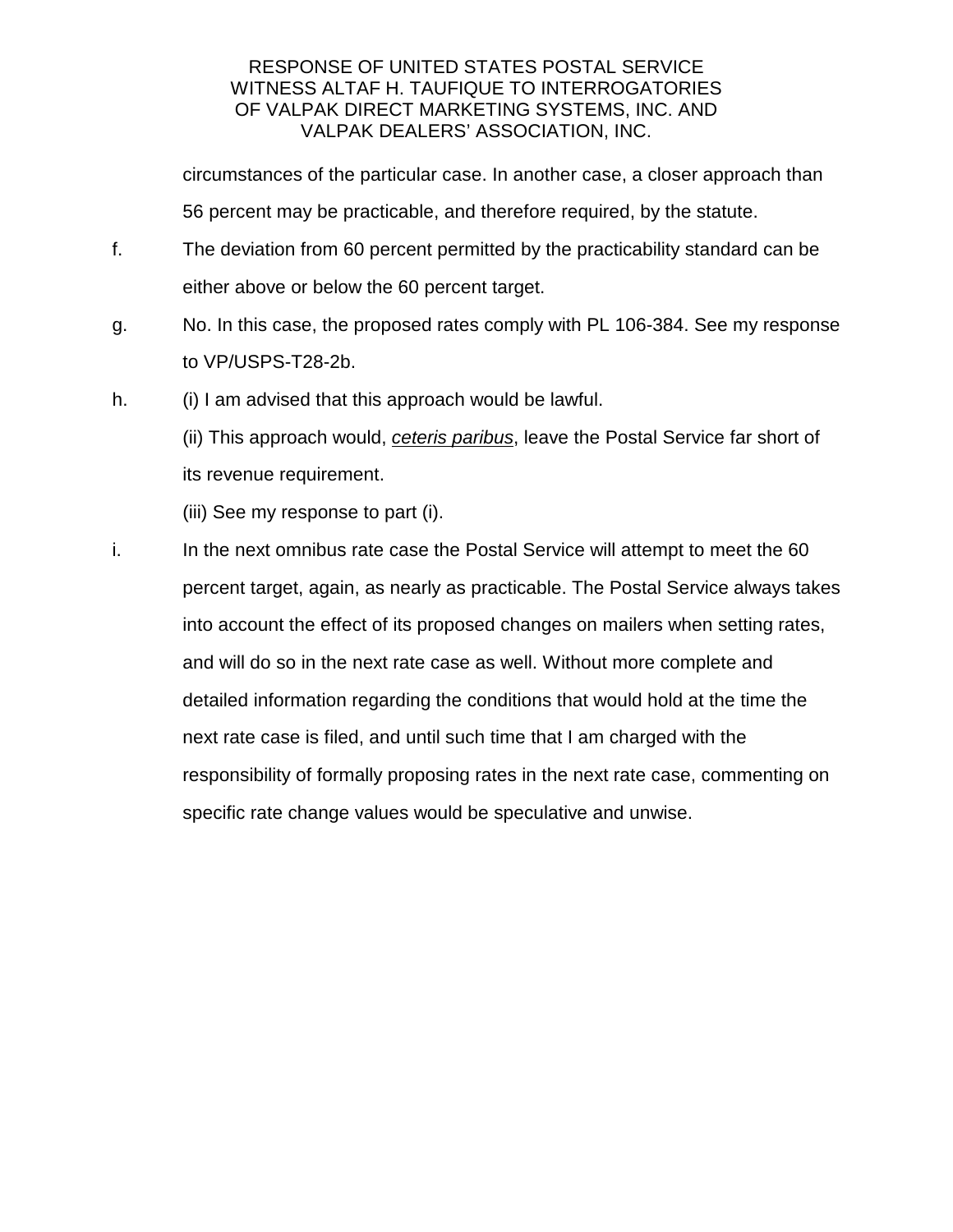**VP/USPS-T28-3.** Please refer to Exhibit USPS-28A, page 16, Table 5, where you propose a "Presorted Basic" rate of \$0.282 for Standard Regular letters and a "Presorted Basic" rate of \$0.363 for Standard Regular non-letters, which is a letter/nonletter differential of 8.1 cents. This interrogatory relates to the justification for the corresponding letter/non-letter differential in the current rates of 7.6 cents, which is increased to the 8.1-cent figure by application of an across-the-board proportion.

- a. Please confirm that the 7.6-cent difference in current rates is developed, after rounding, by applying a 73 percent passthrough to a cost difference of 10.366 cents, as shown in cells E18 through G18 on the "PRE DIS" sheet of file USPSLR-J-WP1.xls in library reference USPS-LR-J-132 of Docket No. R2001-1. If you do not confirm without reservation, please explain the origin and development of the 7.6-cent letter/flat rate differential in current rates, and also explain the use made of the cells referenced herein.
- b. Please confirm that the cost differential of 10.366 cents, discussed in preceding part a, is the difference between a unit cost for Basic presort flats of 28.041 cents (equal to the sum of 8.312 cents for delivery and 19.729 cents for mail processing) and a unit cost for Basic presort letters of 17.675 cents (equal to the sum of 4.201 cents for delivery and 13.474 cents for mail processing), as shown on the "COST" sheet in the file and library reference cited in preceding part a. If you do not confirm without reservation, please explain the origin, development and components of the 10.366-cent cost differential.

- a. I did not prepare the workpapers cited in the question, nor were they prepared under my supervision, but I have examined them. I can confirm that the 7.6 cent difference was developed as described in the first sentence of the question.
- b. I did not prepare the workpapers cited in the question, nor were they prepared under my supervision, but I have examined them. I can confirm that the 10.366 cent cost differential was developed as described in the first sentence of the question.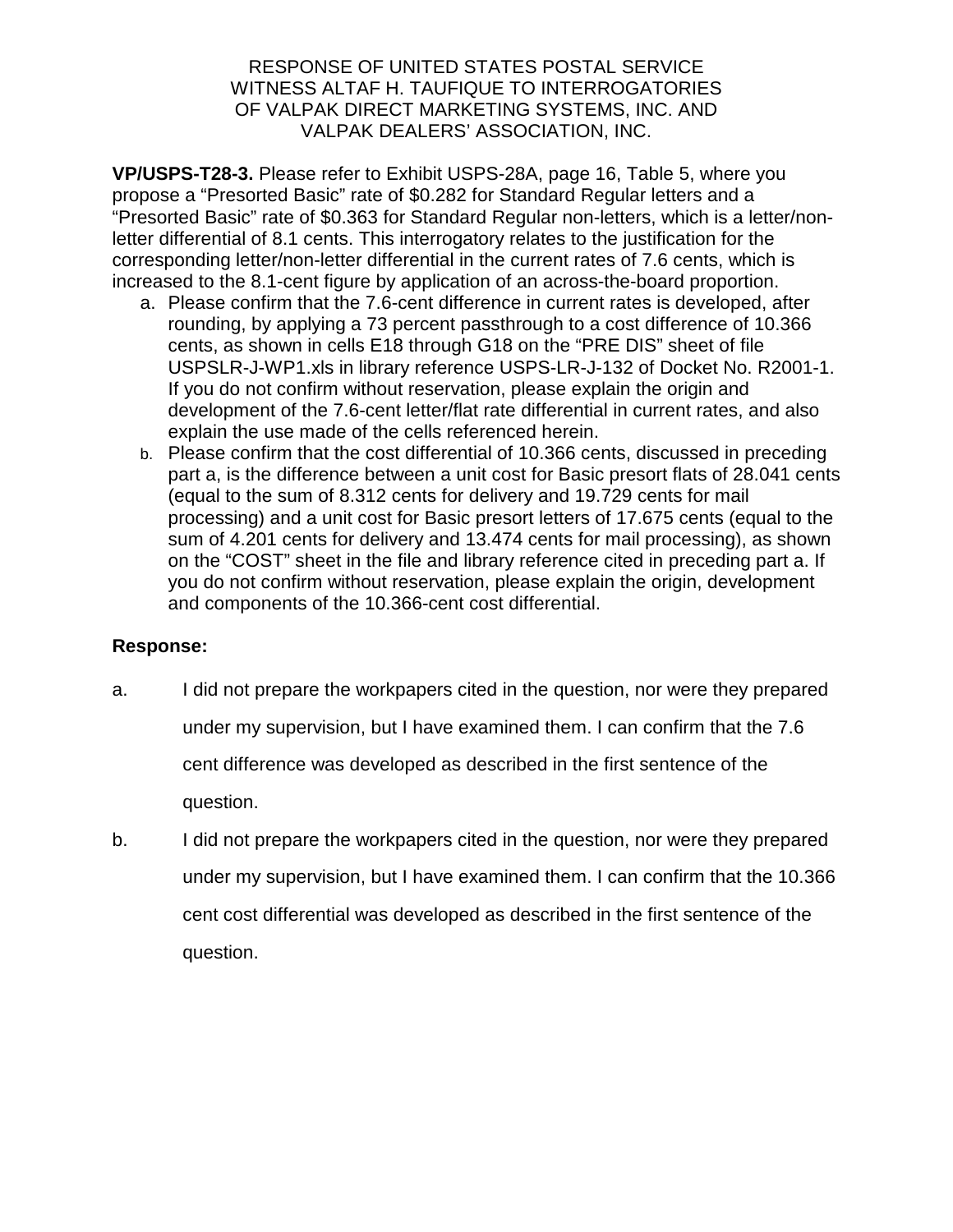**VP/USPS-T28-4.** Please refer to the 8.312-cent cost for delivery of Standard Regular Basic presort flats referenced in VP/USPS-T28-3, part b.

- a. Does this reflect the bottom-up cost for delivery, or have adjustments been made? If the latter, what are the adjustments?
- b. Is this delivery cost the same for Standard Regular nonprofit and for-profit mail? If so, are there no differences in delivery cost incurrence between these two categories?
- c. Does this delivery cost include both in-office costs and street costs?
- d. Is this delivery cost a marginal cost? If not, please explain what type of cost it is.
- e. Does this delivery cost recognize differences between city routes and rural routes?
- f. Please confirm that the updated figure for the 8.312-cent cost for delivery of Basic presort flats is 9.795 cents, 17.7 percent higher than the Docket No. R2001-1 figure (found on the first sheet of file LR-K-101.xls in library reference USPS-LR-K-101). If you do not confirm, please provide the appropriate updated figure.

# **Response:**

a-f. Redirected to witness Kelley, USPS-T-16.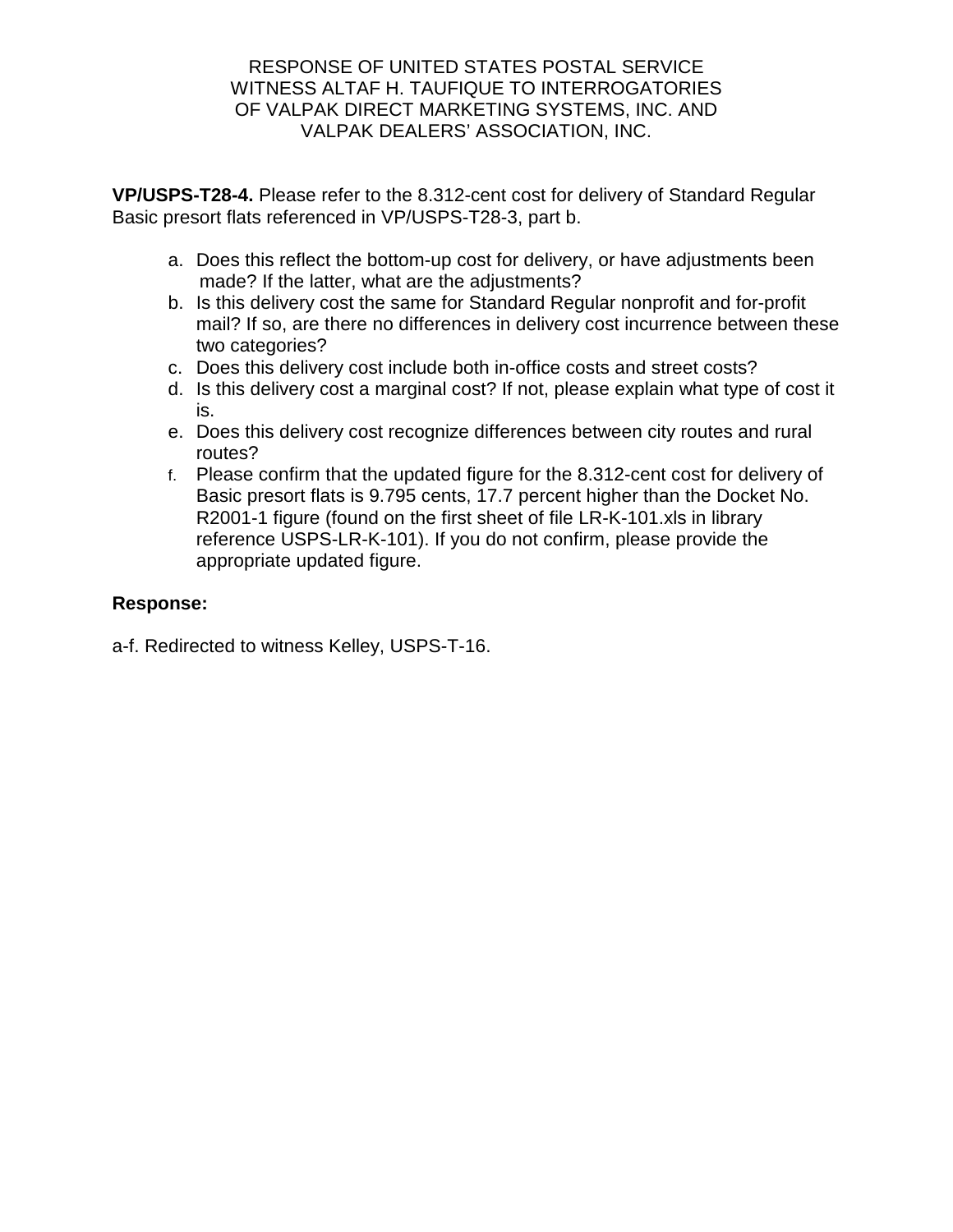## **VP/USPS-T28-5.**

- a. Please refer to VP/USPS-T28-3. For the 19.729-cent mail processing cost for Standard Regular Basic presort flats, referenced therein, please confirm that the source is the "CRA ADJ UNIT COSTS" sheet of the file STANDARD.XLS in library reference USPS-LR-J-61 of Docket No. 2001-1, and that it is the sum of (i) a "Non Worksharing Unit Cost" of 4.003 cents and (ii) a "Worksharing Related Unit Cost" of 15.726 cents. If you do not confirm, please provide the appropriate figure and give the source.
- b. Please confirm that the updated figure for the 19.729-cent mail processing cost for Standard Regular Basic presort flats, referenced in preceding part a, is 26.468 cents, **34.2 percent higher than the current cost**, and is found on the first sheet in file STANDARD FLATS PRC.xls of library reference USPS-LRK-102. If you do not confirm, please provide the appropriate updated figure and give the source.

### **Response:**

a&b. Redirected to witness Miller, USPS-T-19.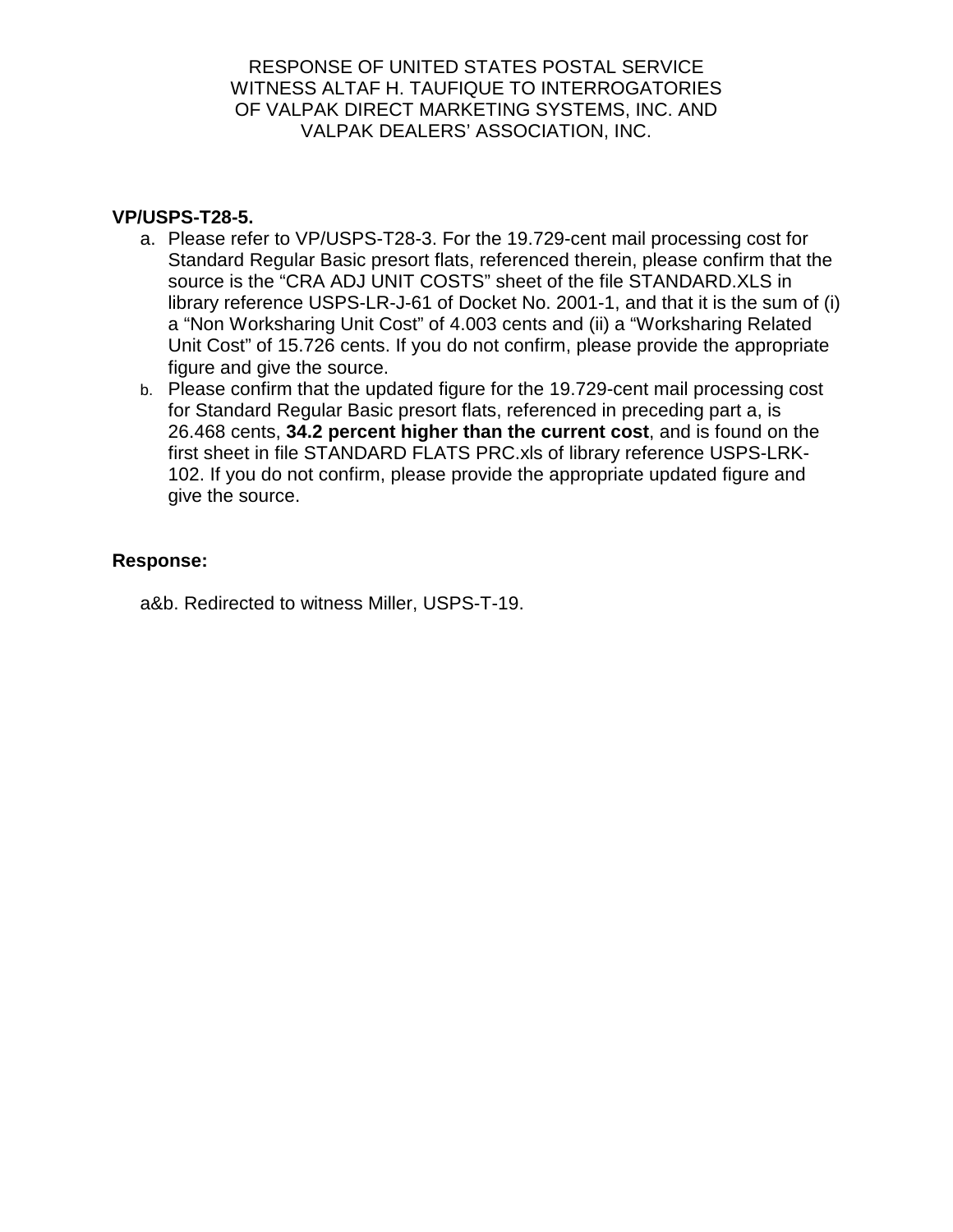**VP/USPS-T28-6.** Regarding the 4.003-cent non-worksharing unit cost of processing Standard Regular Basic presort flats in VP/USPS-T28-5, part b:

- a. Please describe the nature of what that cost measures.
- b. Please explain why the 4.003-cent cost is not related to worksharing.
- c. Assume that the rate for basic, non-prebarcoded, minimum-per-piece flats, which is currently 34.4 cents, were to be reduced and resulted in a volume increase in line with the appropriate elasticity. Please state whether you would expect the cost of each additional unit of volume to reflect any part of this 4.003 cents, and explain why you come to the conclusion you do.
- d. Please explain whether the 4.003-cent cost figure is designed to be a marginal cost. If it is not, please explain the nature of the costing concept which it embodies.
- e. Please explain what worksharing the 4.003-cent figure is not sensitive to, describing the specific nature of the work that may (or may not) be shared.
- f. Please explain the extent to which you view it as important whether any worksharing-type work that you identify is provided by the lowest-cost provider.
- g. Please explain whether mailing a flat, as opposed to an identically prepared and entered letter, causes the Postal Service to do work that could have been done by the mailer.

- a. Redirected to witness Miller, USPS-T-19
- b. Redirected to witness Miller, USPS-T-19.
- c. Redirected to witness Miller, USPS-T-19.
- d. Redirected to witness Miller, USPS-T-19.
- e. Redirected to witness Miller, USPS-T-19.
- f. Generally speaking and putting aside the extraordinary circumstances of the current case, it is important for the Postal Service to provide accurate and consistent signals to the mailers regarding worksharing. The accuracy of these signals is based on the cost savings that accrue to the Postal Service when the work in question is performed by the mailers. Examples of such worksharing are finer presorting, barcoding or dropshipping of mail. Who actually performs the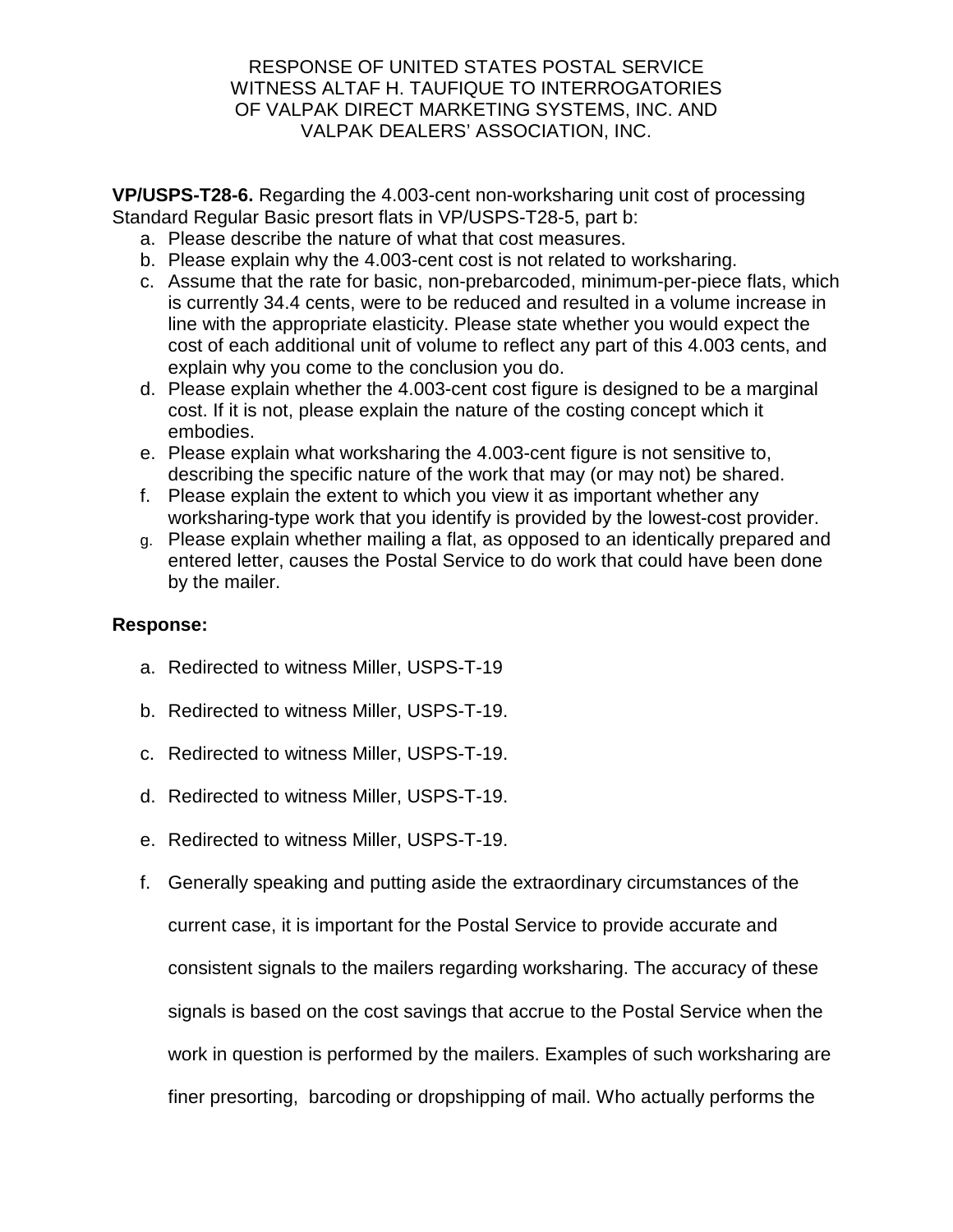work is not relevant to this exercise. Mailers can do the work themselves or contract it out to a third party, based on their analysis of their own cost structure and that of their contractors. One would expect that this worksharing will be provided by a low-cost provider but, from the perspective of the Postal Service, what is important is that mailers are provided the appropriate signals based on the Postal Service's cost savings.

g. Redirected to witness Miller, USPS-T-19.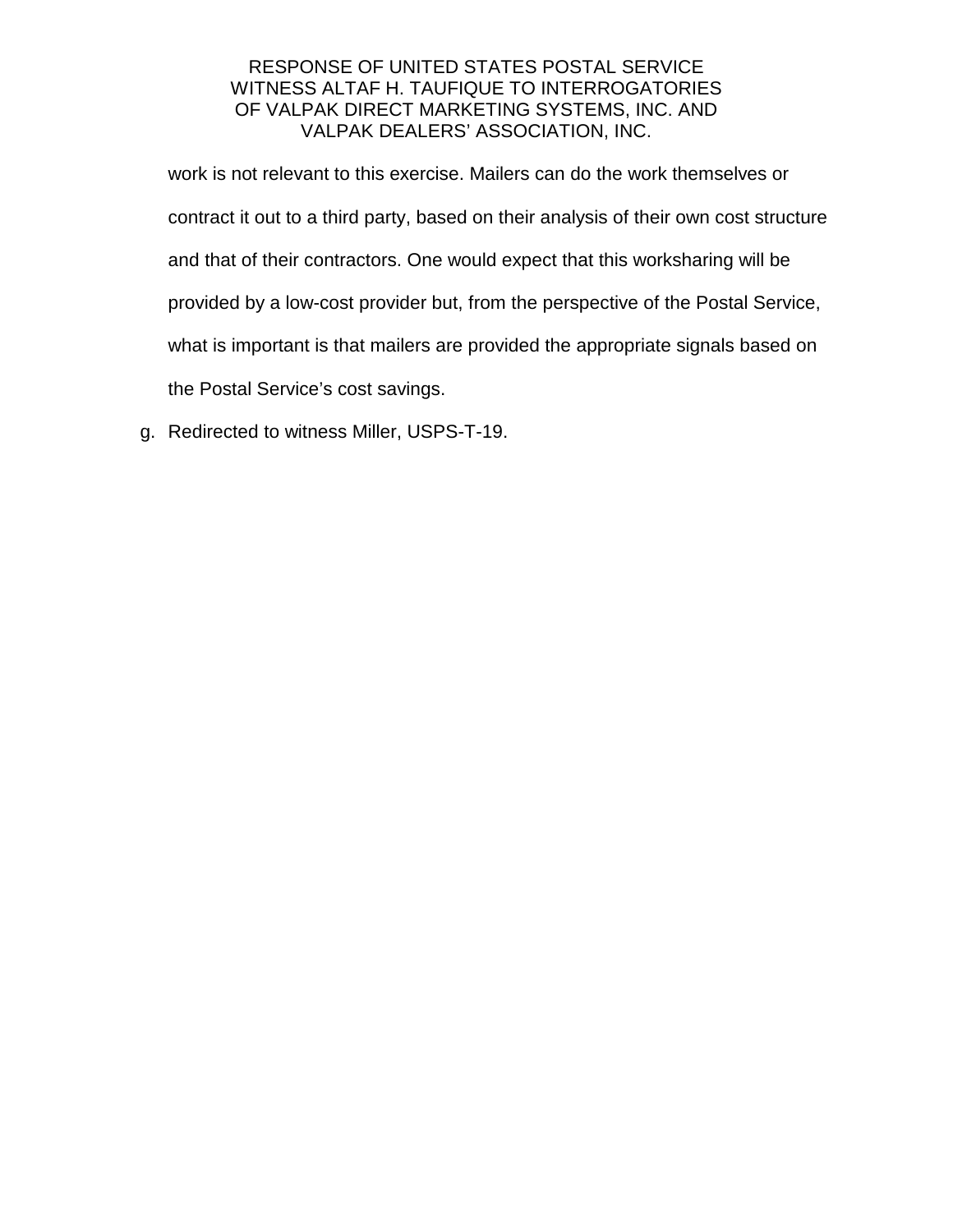## **VP/USPS-T28-7.**

- a. For the 15.726-cent worksharing-related unit cost referenced in VP/USPS-T28-5, part a, please confirm that, according to library reference USPS-LR-J-61 in Docket No. 2001-1, it is equal to a model unit cost of 15.329 cents times a Cost and Revenue Analysis ("CRA") adjustment factor of 1.023 plus a worksharing related fixed cost of 0.047 cents. If you do not confirm, please provide the appropriate figure and give the source.
- b. For the model unit cost of 15.329 cents referenced in preceding part a, please provide a narrative description of the nature of this cost and answer the following questions.
	- i. Is this 15.726-cent worksharing-related unit cost an estimate of a marginal cost? If not, please explain the costing concept that guides this estimate.
	- ii. Is this 15.726-cent worksharing-related unit cost constrained or limited in any way? If yes, please explain each constraint and the reason for it.
	- iii. If the associated rate for basic, non-prebarcoded, minimum-per-piece flats, which is now 34.4 cents, were to be reduced and the volume were to increase in line with the elasticity, please explain whether you would expect the 15.726-cent figure to increase on a per-additional-unit basis.
	- iv. Is this 15.726-cent worksharing-related unit cost specifically designed or estimated to relate to any particular concept of worksharing? If so, please specify the piece of work that may or may not be shared.
	- v. If this cost is related to any concept of worksharing, please describe the nature of the signal in the rates that determines whether the piece of work involved is or is not done by the lowest-cost provider.

- a. Redirected to witness Miller, USPS-T-19.
- b. Except b. v, Redirected to witness Miller, USPS-T-19.
	- v. Please see my response to your interrogatory VP/USPS-T28-6 subpart f.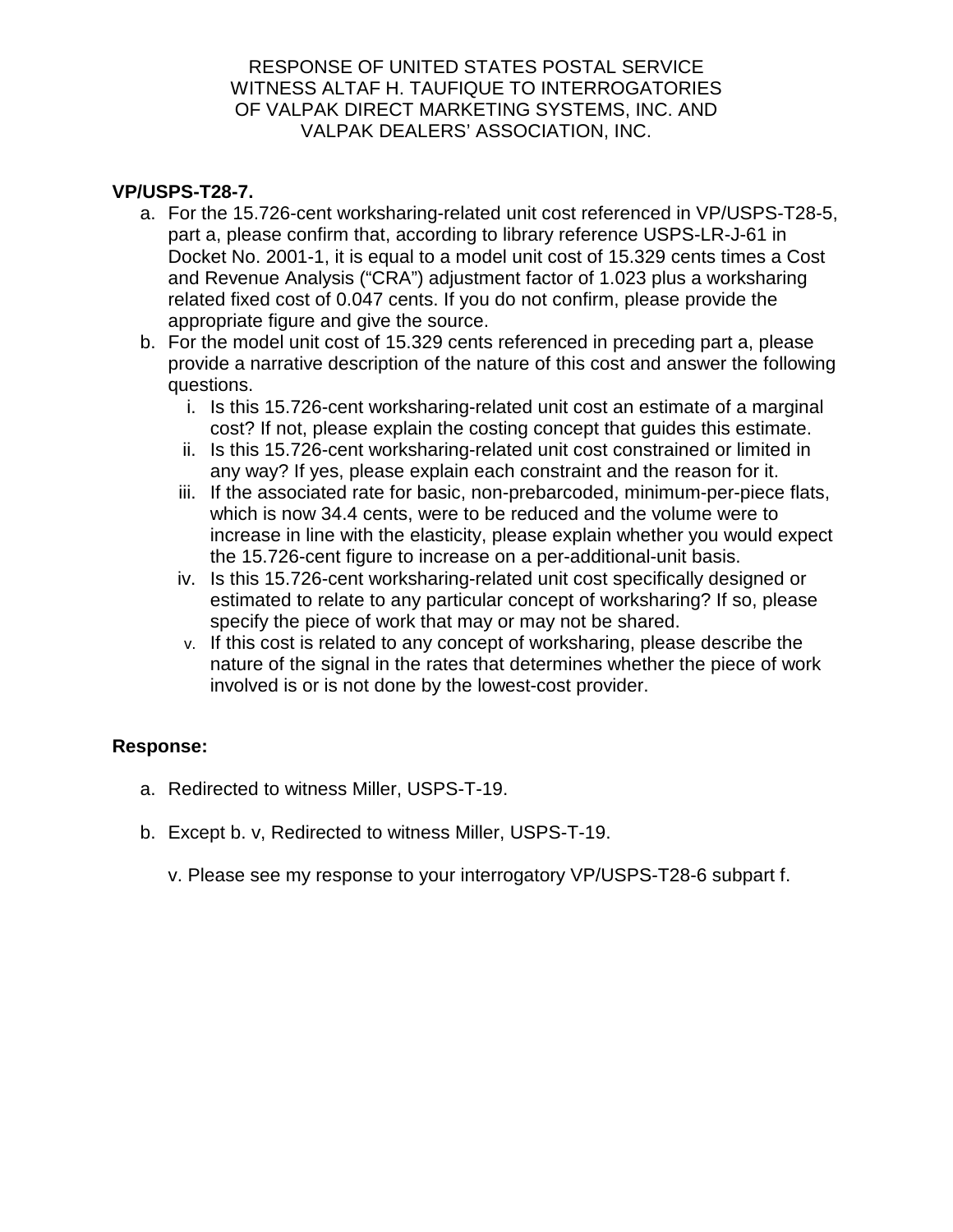**VP/USPS-T28-8.** Please refer to VP/USPS-T28-3, part b. For the 4.201-cent unit cost for delivery of Standard Regular Basic presort letters referenced therein, please provide a narrative description of its nature. In your response, please include answers to the following questions.

- a. Is it in effect a bottom-up cost for delivery, or have adjustments been made? If the latter, please provide a description of all adjustments.
- b. Is this cost the same for nonprofit as for the commercial category? If so, does it therefore recognize no differences in cost incurrence between these two categories?
- c. Does it include both in-office costs and street costs?
- d. Is it designed to be a marginal cost? If not, please explain the theory that guides its development.
- e. Does it recognize both city routes and rural routes? How are these different?
- f. Why is this cost contained under the heading, "Alternative Costs for Specific Rate Design Purposes"? In your response, please state clearly what these purposes are and what effect these purposes had on the cost.
- g. Please confirm that the updated figure for this cost is 4.591 cents, 9.3 percent higher than the current figure, found in file LR-K-101STDLTRS.xls of library reference USPS-LR-K-101. If you do not confirm, please provide the correct updated figure and identify its source.

# **Response:**

a to g except f redirected to witness Abdirahman, USPS-T-21.

f. I did not prepare the workpapers cited in the question, nor were they prepared under my supervision, but I have examined them. The following represents my understanding of this section of the workpapers. The costs shown in the section of the workpaper entitiled "Alternative Costs for Specific Rate Design Purposes" represent average mail processing and delivery costs for the specific mail categories shown in the section. The cost item referenced in this interrogatory, 4.201 cents, represents the average delivery cost for a Basic Presort letter. It is included in this section to calculate the average mail processing plus delivery costs for the purposes of calculating the letter-flat cost differential. The mail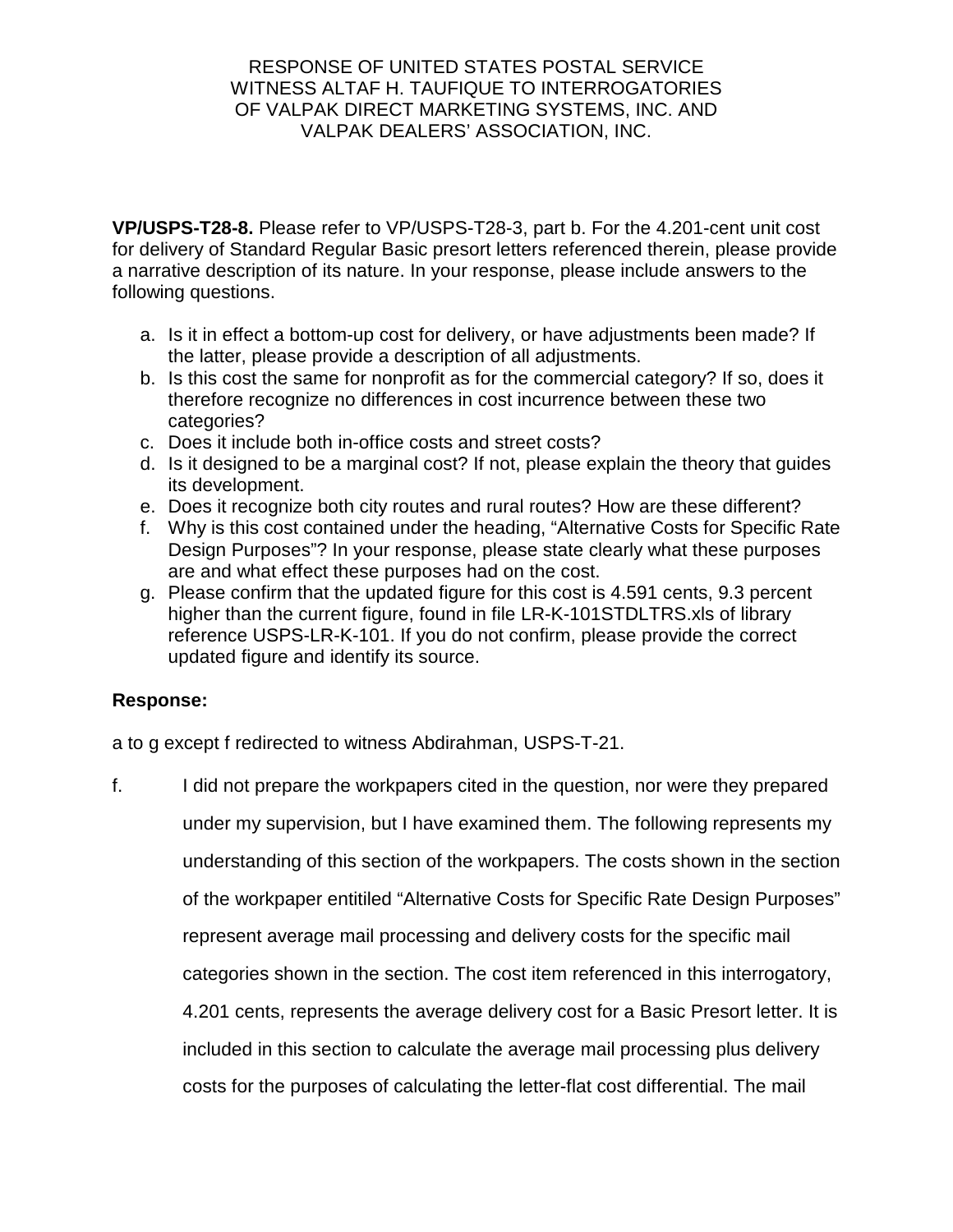processing costs for Basic Presort letters in this section of the workpaper (though not the delivery costs) differ from the corresponding costs for Basic Presort letters shown above this section of the workpaper due to different mail mix assumptions. In other words, to calculate a true letter-flat differential it is necessary to adjust the presort mix of letters within the Basic Letters category to match the average mix for flats. Otherwise the cost differential would reflect not only the letter-flat differential, but also the difference in presort between the averages for flats and for letters.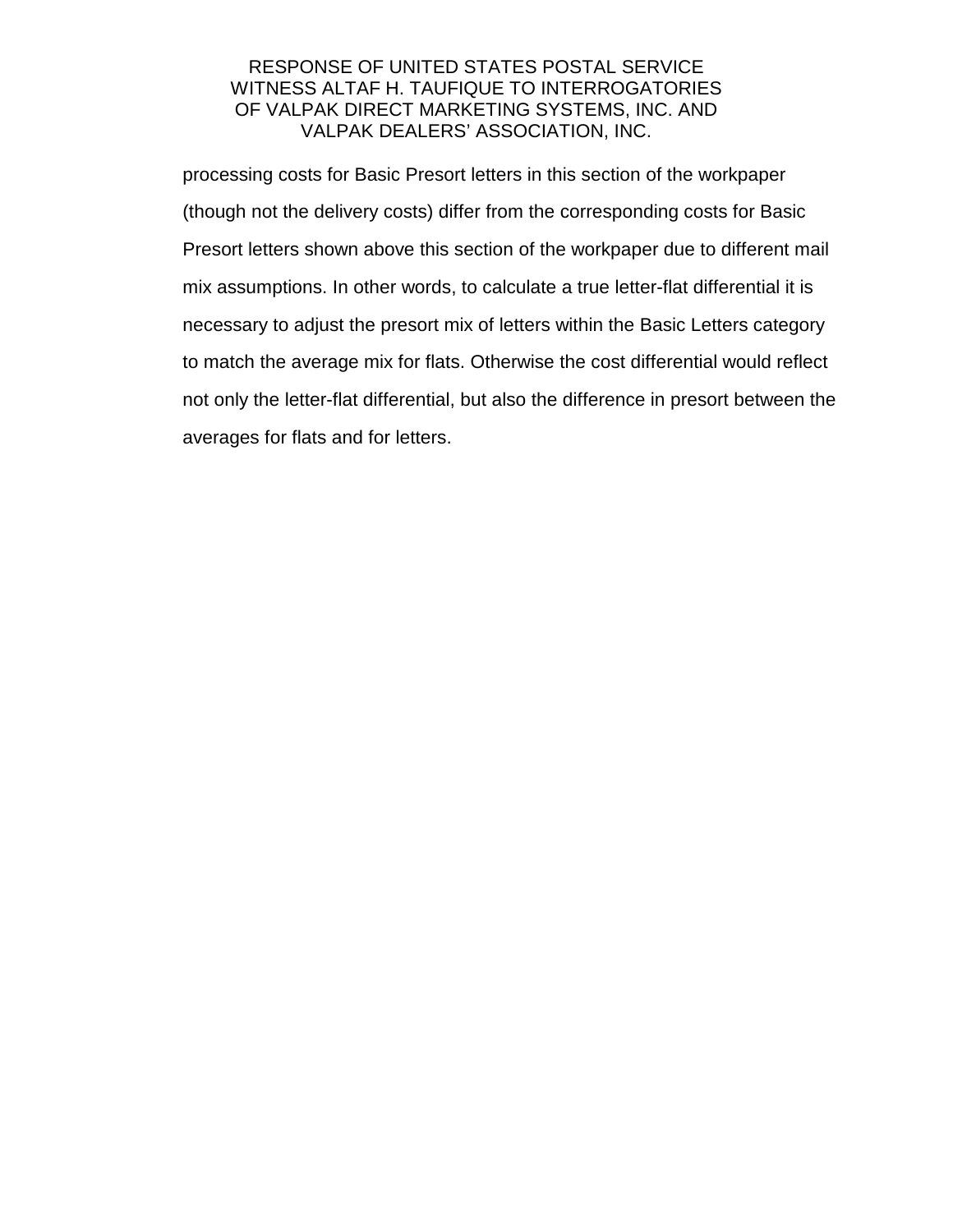## **VP/USPS-T28-9.**

- a. Please refer to VP/USPS-T28-3, part b. For the 13.474-cent unit cost for mail processing of Standard Regular Basic presort letters referenced therein, please confirm that the source of this unit cost is cell C13 of the "LETTERS SUMMARY" sheet in file STANDARD.XLS file of library reference USPSLR-J-60 in Docket No. 2001-1, and that it is a weighted average of the more disaggregated unit costs in cells C14 through C17. If you do not confirm, please provide the appropriate updated figure and give the source.
- b. On the "COST" sheet in file USPS-LR-J-132-WP1.xls of library reference USPS-LR-J-132 in Docket No. 2001-1, cell F28, please explain why this 13.474-cent cost for mail processing of Standard Regular Basic presort letters is contained under the heading, "Alternative Costs for Specific Rate Design Purposes." Please provide an explicit statement concerning what such rate change purposes are and what effect these purposes had on the cost.
- c. Please provide a narrative description of the nature of this mail processing cost of 13.474 cent referenced in preceding parts a and b.
- d. Is this 13.474-cent unit cost an estimate of a marginal cost? If not, please explain the costing concept it measures.
- e. Is this 13.474-cent unit cost constrained or limited in any way? If yes, please explain each constraint and the reason for it.
- f. If the rate for Standard Regular Basic non-prebarcoded presort letters, which is now 26.8 cents, were to be reduced and there were to be an associated volume increase, in line with the appropriate elasticity, please explain whether you would expect the costs behind the 13.474-cent figure to increase on a peradditional-unit basis.
- g. Is this 13.474-cent cost specifically designed or estimated to relate to any particular concept of worksharing? If so, please specify the piece of work that may or may not be shared.
- h. If this 13.474-cent cost is related to any concept of worksharing, please describe the nature of the signal in the rates that determines whether the piece of work involved is or is not done by the lowest-cost provider.
- i. Please confirm that the updated unit cost for Standard Regular Basic presort letters is 17.303 cents, 28.4 percent higher than the level in Docket No. 2001-1, found the file LR-K-110.xls of library reference USPS-LR-K-110. If you do not confirm, please provide the correct figure and its source.

# **Response:**

Subparts a, c-e, f & i redirected to witness Abdirahman, USPS-T21.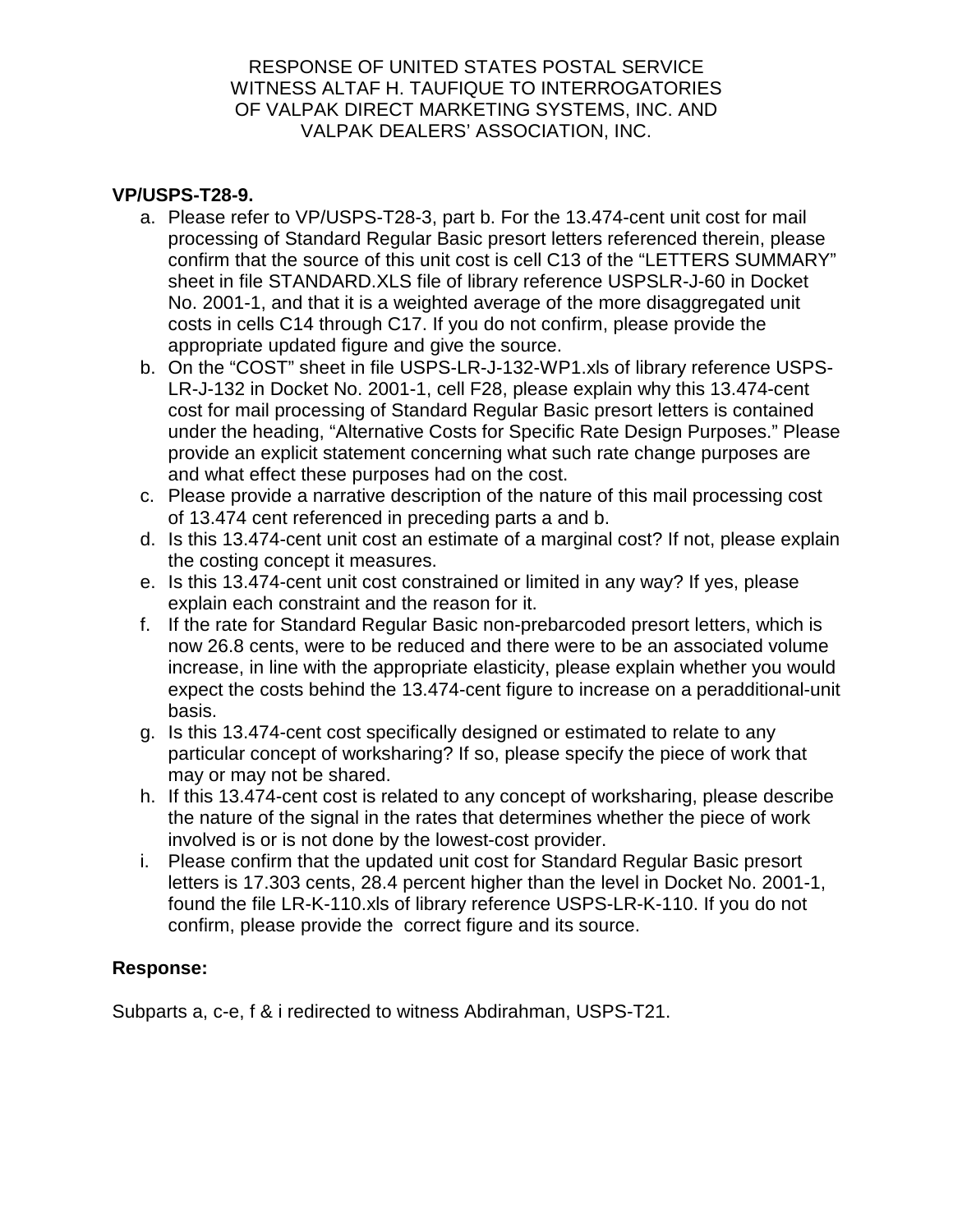- b. I did not prepare the workpapers cited in the question, nor were they prepared under my supervision, but I have examined them. Please see my response to VP/USPS-T28-8f.
- g. I did not prepare the workpapers cited in the question, nor were they prepared under my supervision, but I have examined them. If the question is meant to elicit whether the 13.474-cent figure represents the difference in cost between a workshared piece of mail and a non-workshared piece of mail, the answer is no. Please see my response to VP/USPS-T28-8f.
- h. Please see my response to VP/USPS-T28-9g.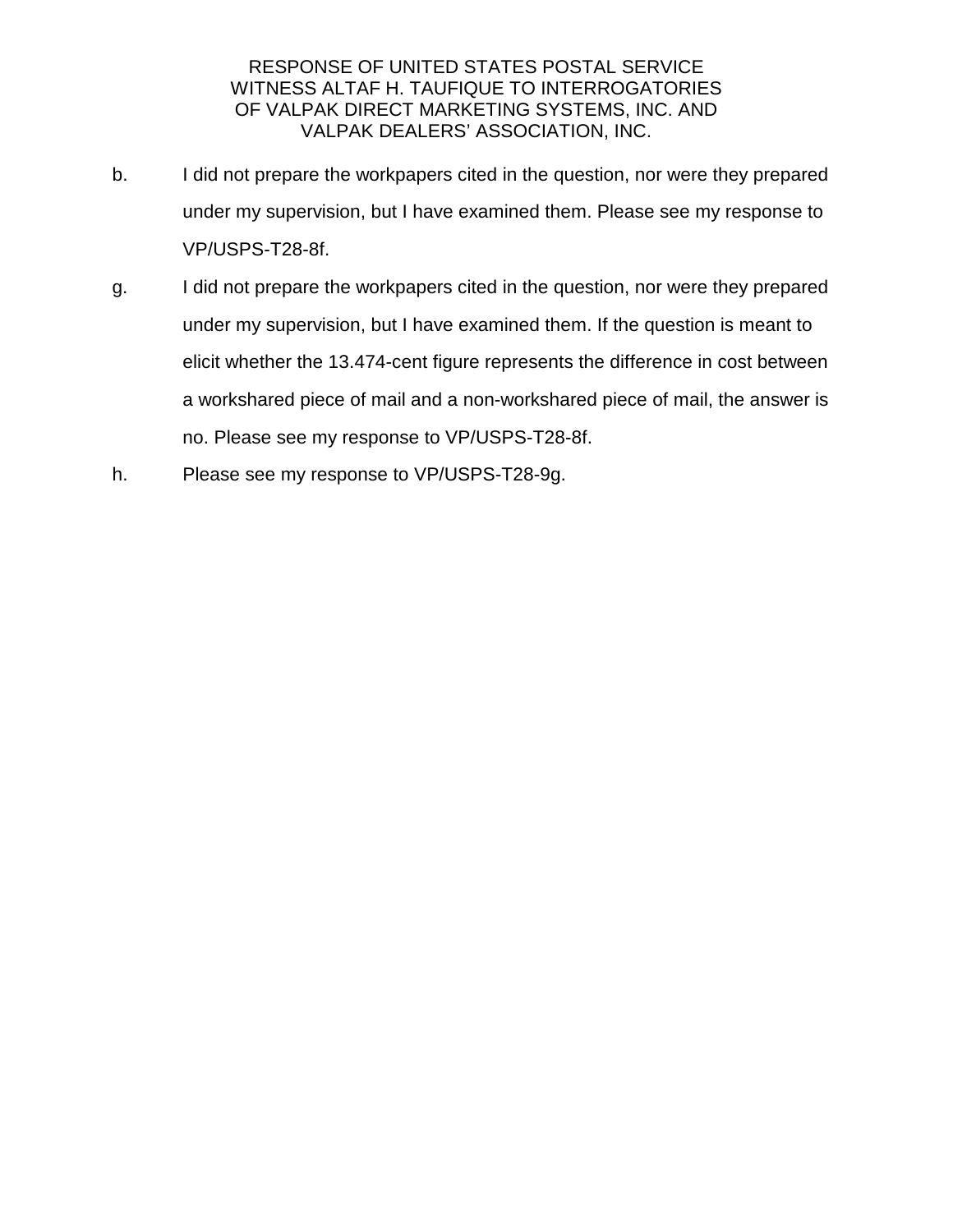Page 1 of 3

## **VP/USPS-T28-10.**

- a. Please refer to Docket No. R2000-1, library reference PRC-LR-15, file WP1- PRC-Hybrid.xls, sheet "RATE DESIGN SHEET," cell DK25, which shows a passthrough of 73 percent for the letter/flat differential, and please explain the extent to which this Commission-recommended passthrough was the basis for the 73 percent passthrough proposed in Docket No. R2001-1 by the Postal Service, referenced in VP/USPS-T28-3, part a.
- b. Please refer to Docket No. R2000-1, Opinion and Recommended Decision, page 339, ¶ 5382, where the Commission says, "with respect to the letter/nonletter differential, the Commission believes it is appropriate to recognize more of the reported cost difference, where this can be achieved without undue impact." Please explain the extent to which the Postal Service's proposal to pass through only 73 percent of the letter/nonletter differential in Docket No. R2001-1 was responsive to the Commission's opinion that "it is appropriate to recognize more of the reported cost difference."
- c. Please explain whether it is the Postal Service's position that it is fair, equitable and appropriate to continue the passthrough of 73 percent by virtue of the across-the-board nature of the proposal in this case, losing this opportunity to take a step in a direction that the Commission has explained is "appropriate."
- d. Please explain whether the letter/nonletter cost differential is related to worksharing *(i.e.,* is related to a piece of work which could be done by either the Postal Service or the mailer). If so, please identify the specific type of worksharing.
- e. Please explain whether it is the Postal Service's position that the passthrough of the letter/nonletter cost differential into rates should be limited to 100 percent. If so, please explain the basis for this limit, drawing where appropriate on notions of fairness, lowest combined cost, and efficient component pricing.
- f. Please refer to Docket No. R90-1, where the letter/flat rate differential was first recommended (Op. & Rec. Dec., p. V-230, ¶ 5941). The Commission referred to establishing a new discount, "especially one based primarily on physical characteristics of the mail and not on traditional worksharing concepts." Please explain the Postal Service's position concerning the extent to which letters and flats should be viewed essentially as separate products, in separate but related markets, with cross elasticities similar to those for other separate-but-related products, and with costs and production facilities that are essentially separate or at least different in character.

#### **Response:**

a. I did not prepare the workpapers cited in the question, nor were they prepared under my supervision, but I have examined them. I have examined the relevant portion of the testimony of witness Moeller (USPS-T-32), who sponsored the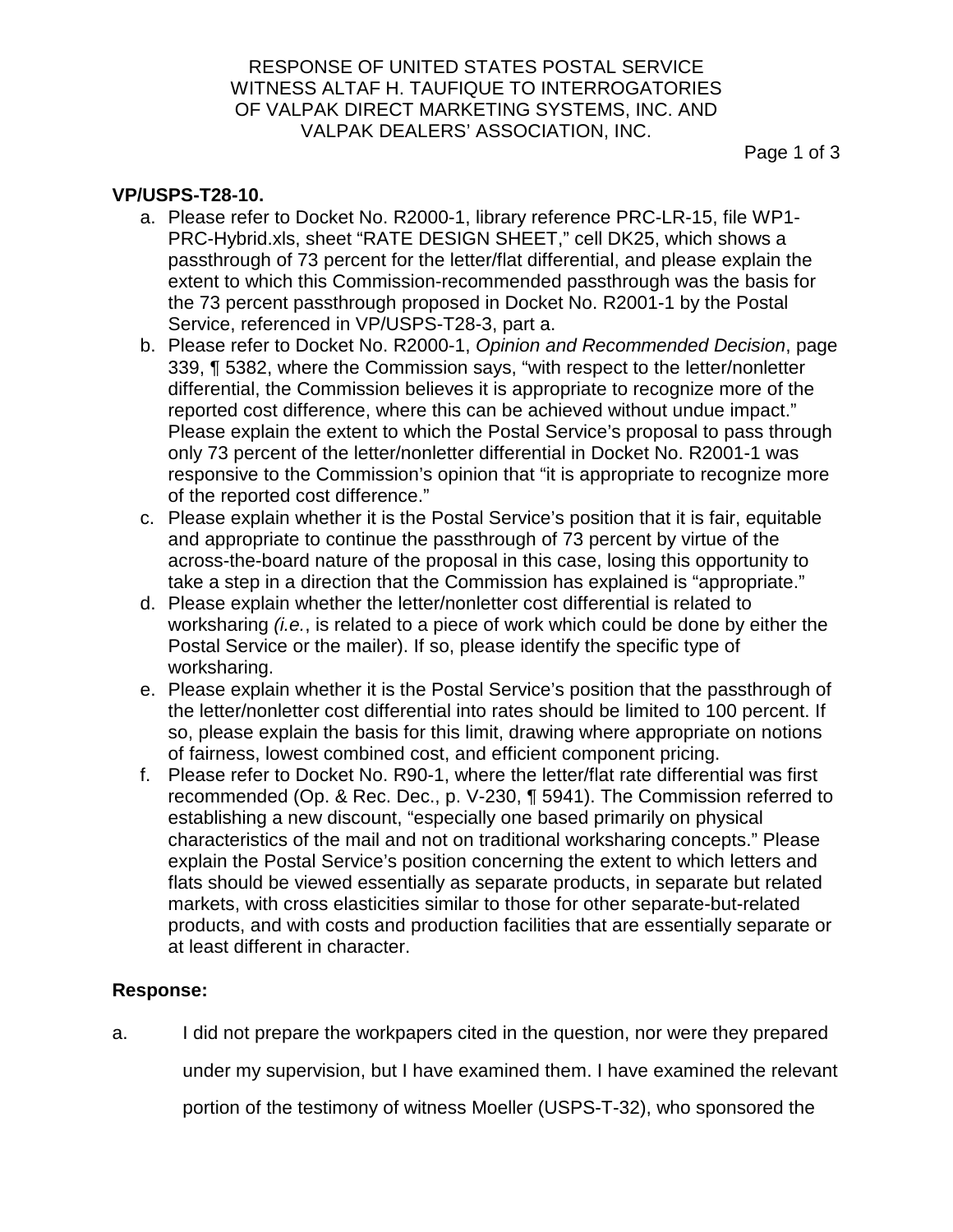Page 2 of 3

workpapers from Docket No. R2001-1 cited in the question. Based on the materials I have examined, I can confirm that in both instances the passthrough was 73 percent. These documents do not describe the extent to which the recommended passthrough in Docket No. R2000-1 was the basis for the proposed passthrough in Docket No. R2001-1.

b. In proposing a passthrough percentage, many factors are taken into account. The opinion expressed by the Commission in the prior rate case is given serious consideration and weight in developing the Postal Service's proposal. In giving the Commission's opinion its due weight, the opinion is interpreted within the context of factors that existed when the opinion was given, rather than as an absolute directive, binding under all circumstances. In general, the Postal Service attempts to respond to the Commission's opinions in light of the totality of conditions and circumstances that are present at the time the Postal Service makes its decisions. I was not involved, either directly or indirectly, in developing the specified passthrough percentage in Docket No. R2001-1 and I do not know all of the factors, circumstances and considerations that went into the selection of the proposed passthrough percentage (see my response to VP/USPS-T28-10a). Therefore I am unable to characterize the degree to which the proposal in Docket No. R2001-1 responded to the Commission's opinion in Docket No. R2000-1.

c. Yes, but I would disagree with the characterization of this rate request as a lost opportunity. Witness Potter (USPS-T-1) has stated that, absent the statutory escrow requirement, the Postal Service would not have filed any general rate case at this time. The Postal Service intends to consider necessary and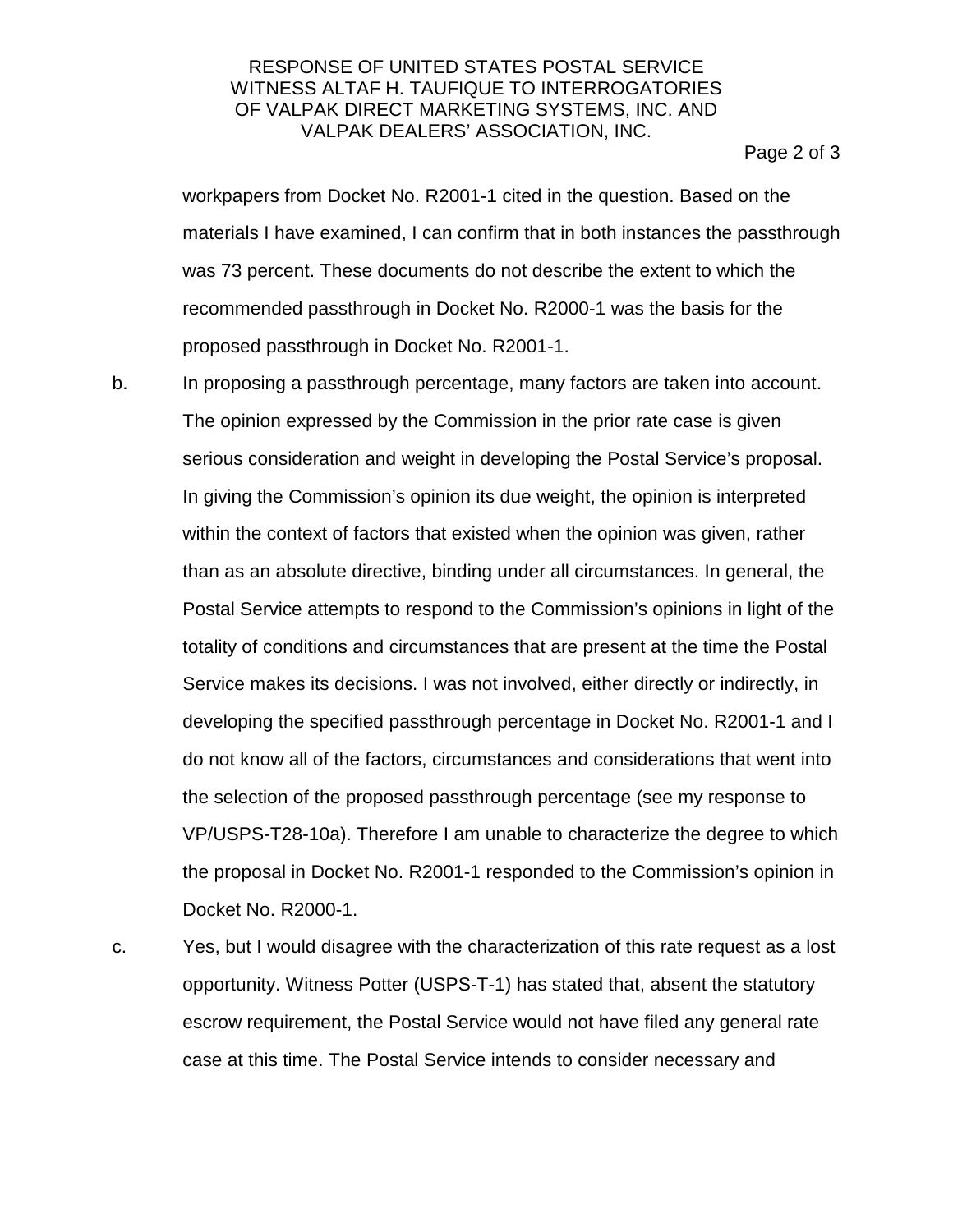Page 3 of 3

appropriate changes in classification and rate relationships when it files its next omnibus case.

- d. The cost differential is intended to reflect the mail processing cost differences between letters and flats, rather than worksharing as the term is normally understood.
- e. If the question refers to an absolute limit that cannot be breached in either direction, regardless of circumstances, the answer is no.
- f. The Postal Service views letters and flats as different shapes, and supports different rate treatment when appropriate, based on identifiable mail processing and delivery cost differences and other relevant factors. The Postal Service has not take the position that letters and flats should necessarily be viewed as different *products*, since they often share close, if not identical, market characteristics, despite the fact that they may be treated for mail processing purposes as separate mail streams.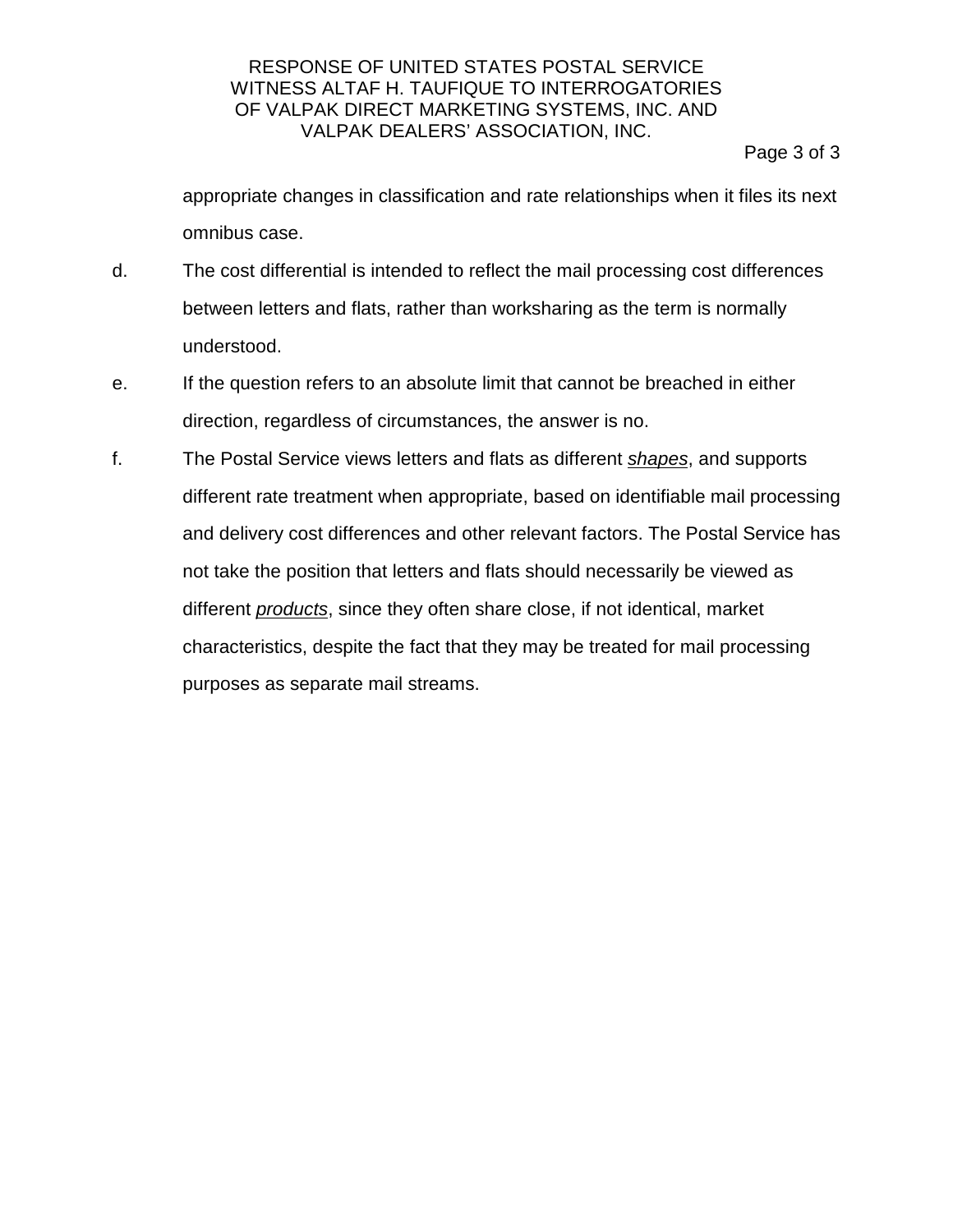**VP/USPS-T28-11.** Please refer to Docket No. R2000-1, Opinion and Recommended Decision, page 390, ¶ 5533, where the Commission states:

The Commission begins the rate design process assuming equal implicit markups. This is a neutral starting position which seems to be implied by  $\S$  3622(b)(1), a fair and equitable schedule. It is consistent with the Commissions general policies that the rates for each rate category be above cost; that rates reflect the costs developed in the record; and that rate design results in identifiable relationships between rate categories. Equal implicit markups, however, are only a starting place, and often may not be practicable or appropriate. The Commission frequently has good reason to depart from them in actual practice.

- a. Please explain whether you believe that the rate design for letters and flats should begin with equal implicit markups, and "depart" only for good reason.
- b. Please explain why it is fair and equitable to depart from equal implicit markups for letters and flats and limit the passthrough to 73 percent.
- c. Please explain whether it is appropriate to view the deliberate selection of a passthrough for the letter/flat differential that is below the cost coverage of the subclass and/or that is below 100 percent as elevating the rates for letters so that the rates for flats can be lower.
- d. Please explain how elevating the rate for a letter above the rate that the Commission says it "begins with" helps set appropriate rates for letters.

- a. The Postal Service believes that the requirement to maintain a fair and equitable schedule of rates is a requirement that pertains to the final rates themselves and not to the process used to arrive at the rates. In general the Postal Service's view is that it is appropriate to begin with the existing rates, since those rates have already been determined to be fair and equitable by the Commission.
- b. Please see my response to VP/USPS-T28-11a.
- c. Not necessarily. To take this view, one would have to assume that if the passthrough percentage were set at 100 percent or at the cost coverage of the subclass, the rates for letters would be lower, and vice-versa. This assumption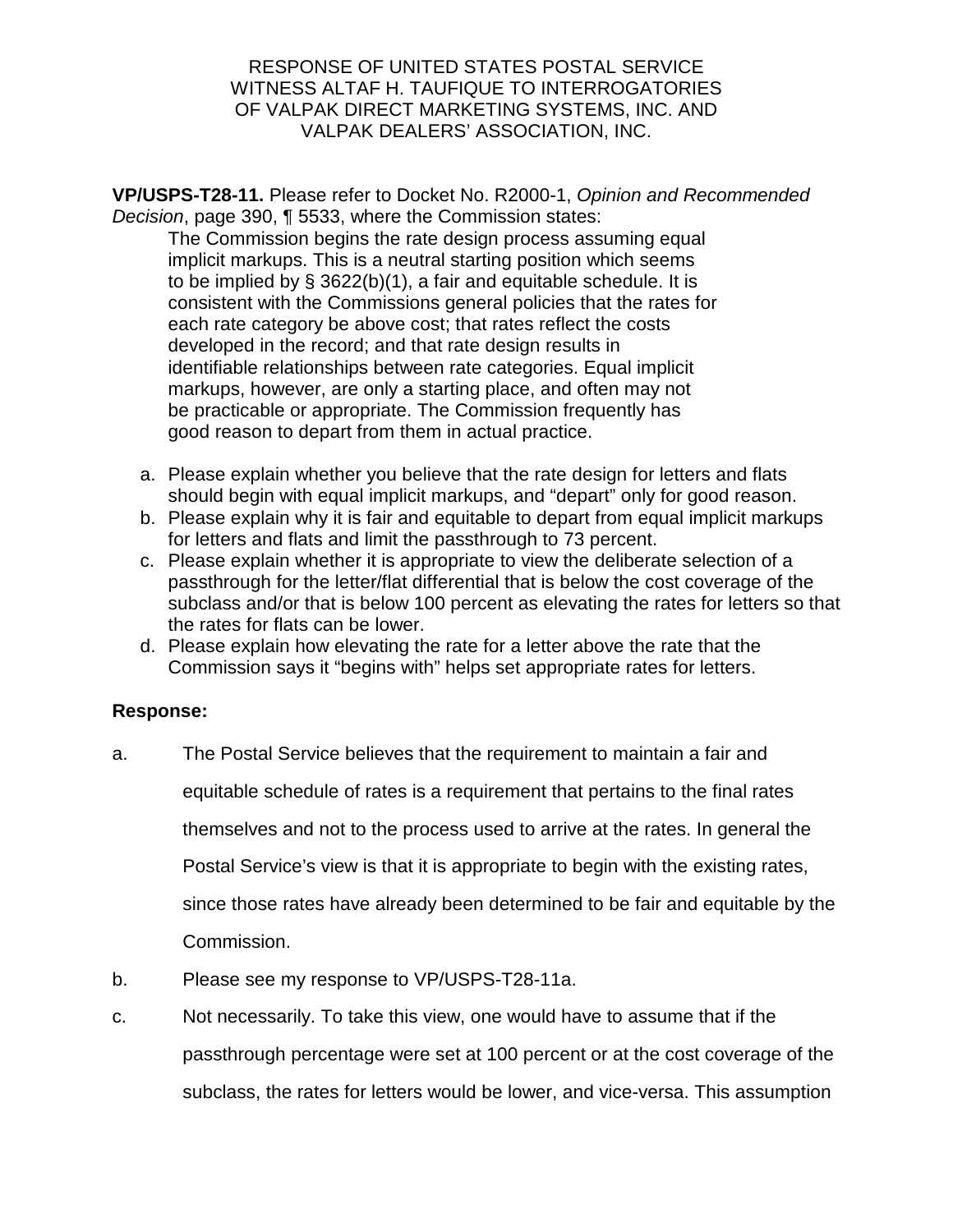cannot be made without specifying a host of other assumptions. It would not be reasonable to make these assumptions unless provided with all the detailed circumstances pertinent to the rate case in question.

d. Please see my response to VP/USPS-T28-11a.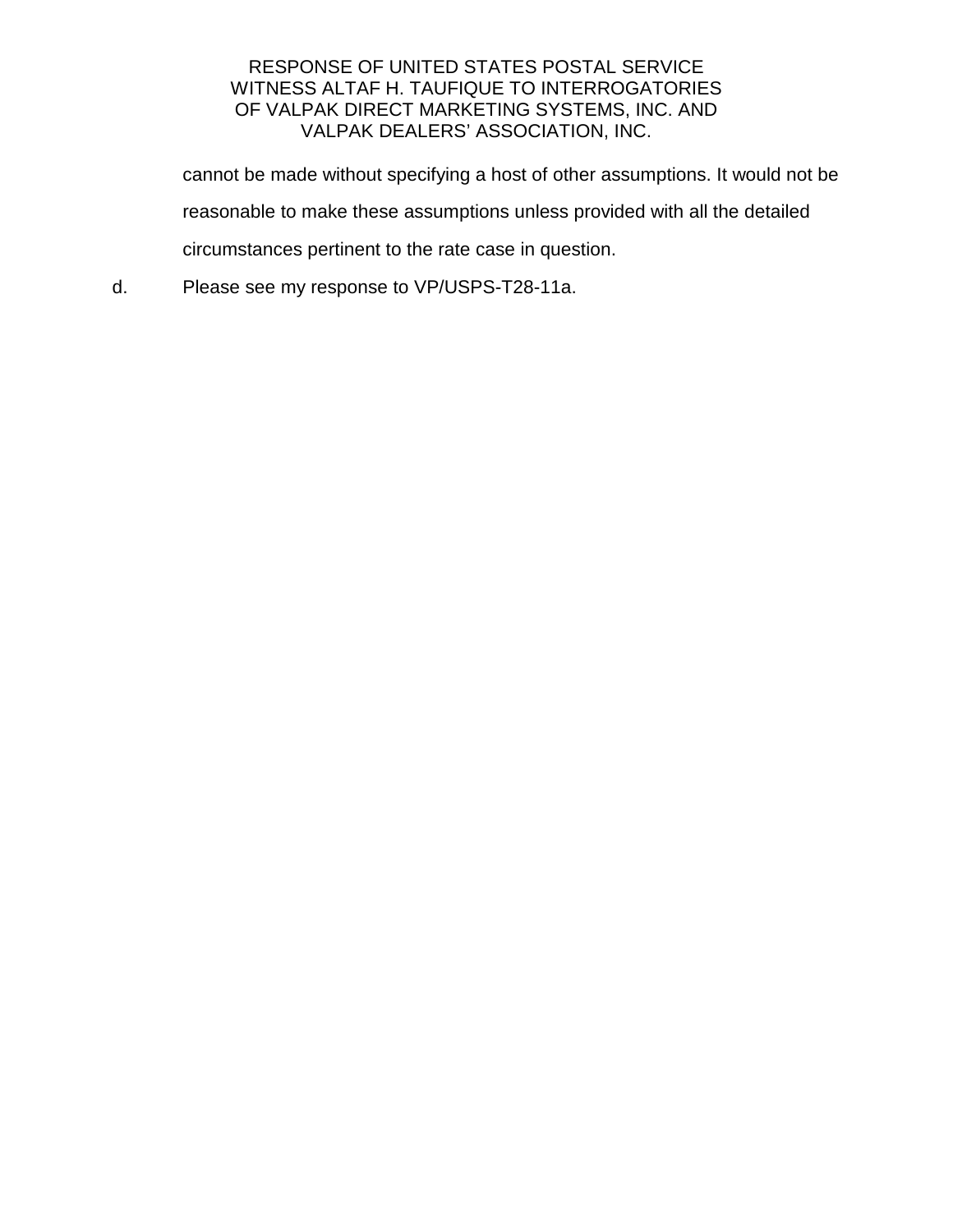## **VP/USPS-T28-12.**

Please consider the case of the letter/nonletter rate differential, which was first established with a passthrough of 50 percent in Docket No. R90-1 (Op. & Rec. Dec., p. V-230, ¶ 5941), which the Commission stated it does not view as a worksharing differential, and which the Commission subsequently stated should have a passthrough greater than 73 percent. Please note that in recommending a letter/nonletter differential that went from zero percent to 50 percent in one step, the Commission said that this "adjustment mitigate[d] the rate increase for required flats." In view of the Commission's stated position, as cited above, please explain:

- a. How many years should it take to get this differential up to a level of at least 100 percent?
- b. How should the maximum size of each step toward that goal be determined?
- c. Does the Postal Service believe that the rationale for the notion of an across-theboard increase should override these considerations and put off once again an opportunity to take further steps that would increase this passthrough?

- a. This question cannot be answered in the absolute. Each time it proposes Standard Mail rates, the Postal Service evaluates the proposed letter-flat rate differential in light of many factors, including the previous rate relationship, rate of change in rates, and other factors, as well as the cost differential. The Postal Service does not believe that a rigid timetable, or predetermined set of steps, best serves the interests of all its customers.
- b. Please see my response to VP/USPS-T28-12a.
- c. The Postal Service believes that its rationale for the proposed across-the-board rate increase is justified and most appropriate under the unique circumstances of this case. See the testimony of witness Potter (USPS-T-1). The Postal Service intends to address the letter-flat differential, along with other pertinent rate relationships when it files its next omnibus rate case.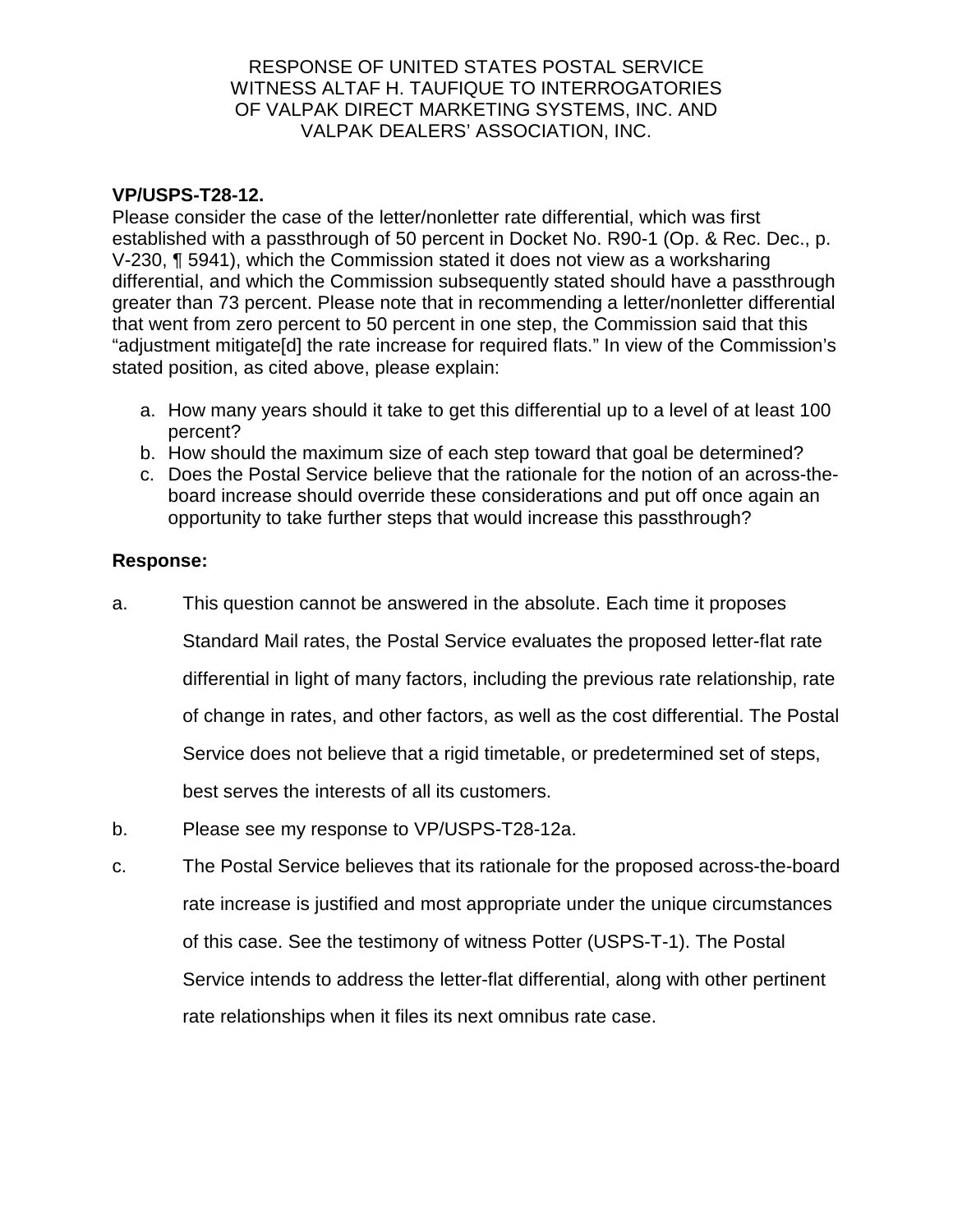**VP/USPS-T28-13.** Please refer to Exhibit USPS-28A, page 16, Table 5, where you propose for Standard Regular letters a presorted Basic rate of \$0.282 and a 3/5-digit rate of \$0.261. The current Standard Regular 3/5-digit discount of 2.0 cents would be increased to 2.1 cents under the Postal Service's proposal.

- a. Please confirm that the rate differential of 2.0 cents between Presorted Basic and Presorted 3/5 is developed, after rounding, by applying a passthrough of 158 percent to a cost difference of 1.238 cents, as shown in cells E21 through G21 on the "PRE DIS" sheet of file USPS-LR-J-WP1.xls in library reference USPSLR-J-132 of Docket No. R2001-1. If you do not confirm without reservation, please explain the origin and the development of the current 2.0-cent figure and also explain the use made of the above-referenced cells.
- b. Please confirm that the 1.238-cent cost differential is the difference between a cost for Basic letters of 13.913 cents (equal to the sum of 4.201 cents for delivery and 9.712 cents for mail processing) and a cost for 3/5-digit presort letters of 12.675 cents (equal to the sum of 4.418 cents for delivery and 8.257 cents for mail processing), as shown on the 'COST' sheet of the file and library reference cited above. If you do not confirm without reservation, please explain the origin and the development and the components of the 1.238-cent cost differential.

- a. I did not prepare the Docket No. R2001-1 workpapers cited in the question, nor were they prepared under my supervision, but I have examined them. I can confirm the calculation described in the question.
- b. I did not prepare the Docket No. R2001-1 workpapers cited in the question, nor were they prepared under my supervision, but I have examined them. I can confirm the calculation described in the question.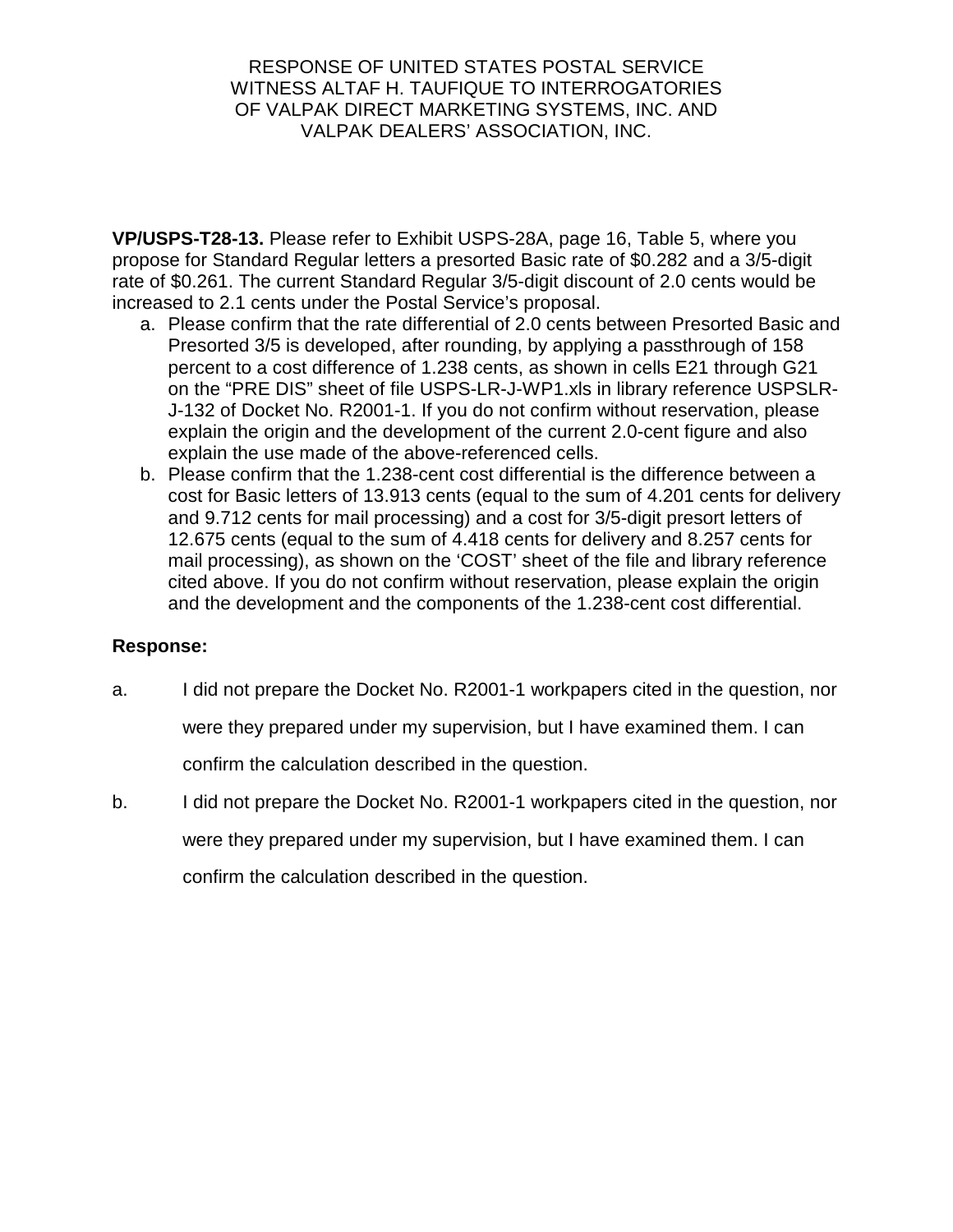Page 1 of 4

## **VP/USPS-T28-16.**

Please consider the following hypothetical. Suppose that: (i) a subclass has two categories of equal volume; (ii) the average unit cost of the subclass is 10 cents; (iii) the identified cost difference between the two categories is 4 cents (meaning that cost differences not studied by the Postal Service could exist and, if recognized, would make the known cost difference greater than 4 cents); and (iv) the cost difference of 4 cents is to be used on a defensible basis to de-average and institute separate rates for each of the two categories.

- a. Would you agree that the information known about the two categories suggests an **implied** unit cost for the higher-rated category of 12 cents and an **implied** unit cost for the lower-rated category of 8 cents? That is, 8 cents and 12 cents are **implicit** unit costs for each category, **implied** by what is known about the average cost, the difference in cost between the two categories, and the volume of each category. If you do not agree, please state all reasons for disagreement and explain why the **implicit** unit cost for each category cannot be developed in the manner described.
- b. For any rate categories of ECR and/or Standard Regular mail, has the Postal Service developed any estimates of **implicit** unit costs, based on estimates of cost differences or cost avoidances, along with any identified and understood set of assumptions, either on a basis similar to that described in preceding part a or on any other basis? If the answer is yes, please provide them. If the answer is no, please explain why such a seemingly relevant figure has not been developed.
- c. Please suppose that a cost coverage of 100 percent were to be selected for a subclass, and all passthroughs associated with discounts, as well as any other rate differences based on cost differences, were set at 100 percent. Would you agree that the result would be a set of at-cost rates, taking "at-cost rates" to mean that the rates are equal to costs, with no markups? If you do not agree, please state all reasons for disagreeing and identify any difficulties that, in your opinion, cannot be dealt with by making plausible assumptions and then stating that the results are contingent on those assumptions.
- d. Has the Postal Service developed such an at-cost set of rates for any categories of ECR or Regular Standard mail, possibly including stated assumptions about how to set at-cost pound rates and how at-cost Nonprofit rates should be developed? If the answer is yes, please provide them. If the answer is no, please explain why such a seemingly relevant figure has not been developed.

## **Response:**

a&b. The Postal Service has proposed and the Commission has recommended de-

averaging between rate categories and established new subclasses based on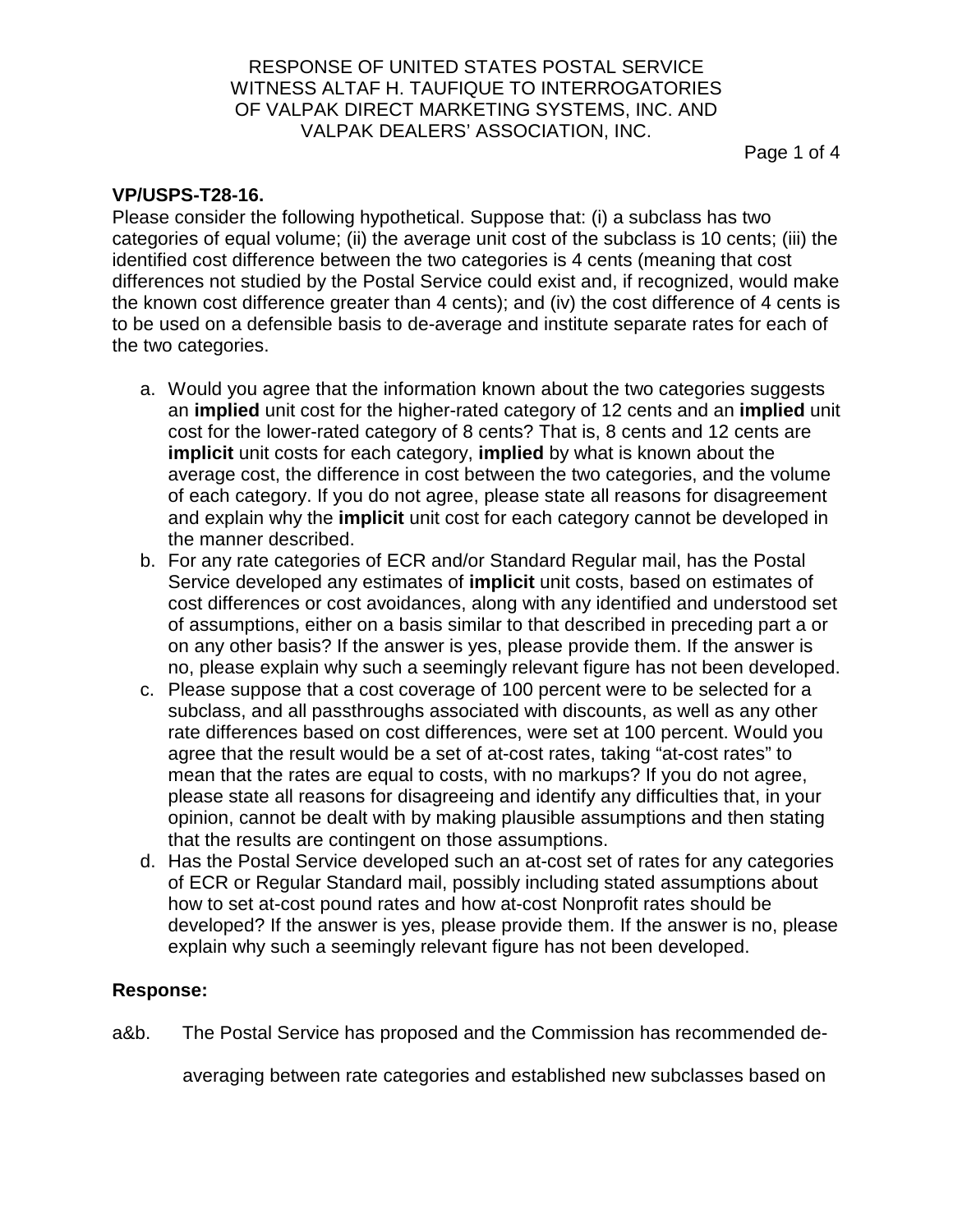#### Page 2 of 4

market characteristic and cost differences in the past, and are expected to do so when circumstances warrant. The purpose of this particular filing is not to enter into a discussion on the merits of rate design and classification changes. As stated in witness Potter's testimony, the focus of this case is narrowly defined, i.e., to generate enough revenue to fulfill the mandated escrow requirements.

Further, even if this rate proposal did not involve the special circumstances explained by witnesses Potter (USPS-T-1) and Robinson (USPS-T-28), rate design does not require the determination of implicit costs by rate category within a subclass. The Postal Service has not developed costs in the manner described. Regarding the hypothetical example provided in your question I would like to offer a few observations.

Our data systems develop reasonably reliable marginal (and incremental) costs for the subclasses. Workshare cost savings are estimated using special cost models isolating specific workshare parameters such as finer presort, automation compatibility (barcodes and machinabilty) and dropshipment of mail closer to destination. These studies allow the Postal Service to recognize the efforts of mailers to make mail cheaper for the Postal Service to process, transport, and deliver.

Second, average cost differences are not always due to cost avoidances. Cost differences can accrue due to valid cost avoidances caused by the additional work performed by the mailers or they could occur because of the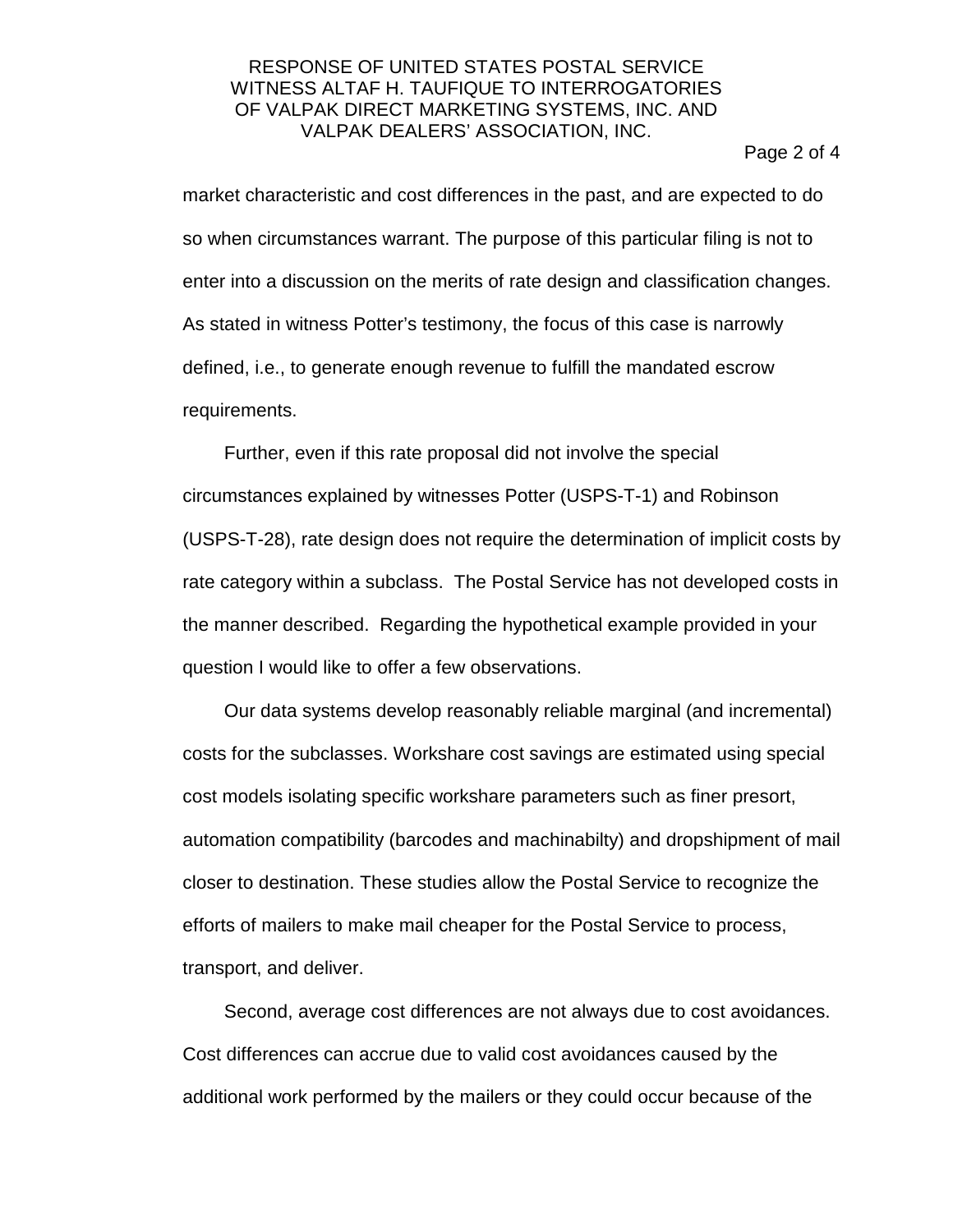Page 3 of 4

inherent characteristics of the two categories being compared. For instance, savings due to a certain worksharing parameter, e.g., presence of the barcode on a mail piece, could be estimated to be a negative number if the mail mix is not held constant in order to estimate the savings. In other words, barcoded mail as a group could cost more to process than non-barcoded mail. This is obviously an extreme example but one within my range of experience.

Third, the premise set forth in item (iii) of the question is flawed. Identified cost differences are just that: cost differences that can be identified. If the cost differences that could be identified amounted to four cents, then we should be unable to say a priori whether other unidentified cost differences would serve to augment the identified cost differences (as assumed in (iii)) or diminish them. Because of this limitation, the concept of implicit unit costs based, as it is, on 'identified' cost differences can only have a limited use for the purposes of developing pricing.

c. No, the rates would not all necessarily be at 100 percent of total costs, by category, unless the hypothetical situation is defined as knowing that all of the remaining cost grouping (beyond the subset that has the 4-cent differential) are equal for all rate categories.

d. The Postal Service has not developed such a set of at-cost rates. Given that Standard Mail is required to make a significant contribution to the Postal Service's institutional costs (over \$9 billion, according to witness Robinson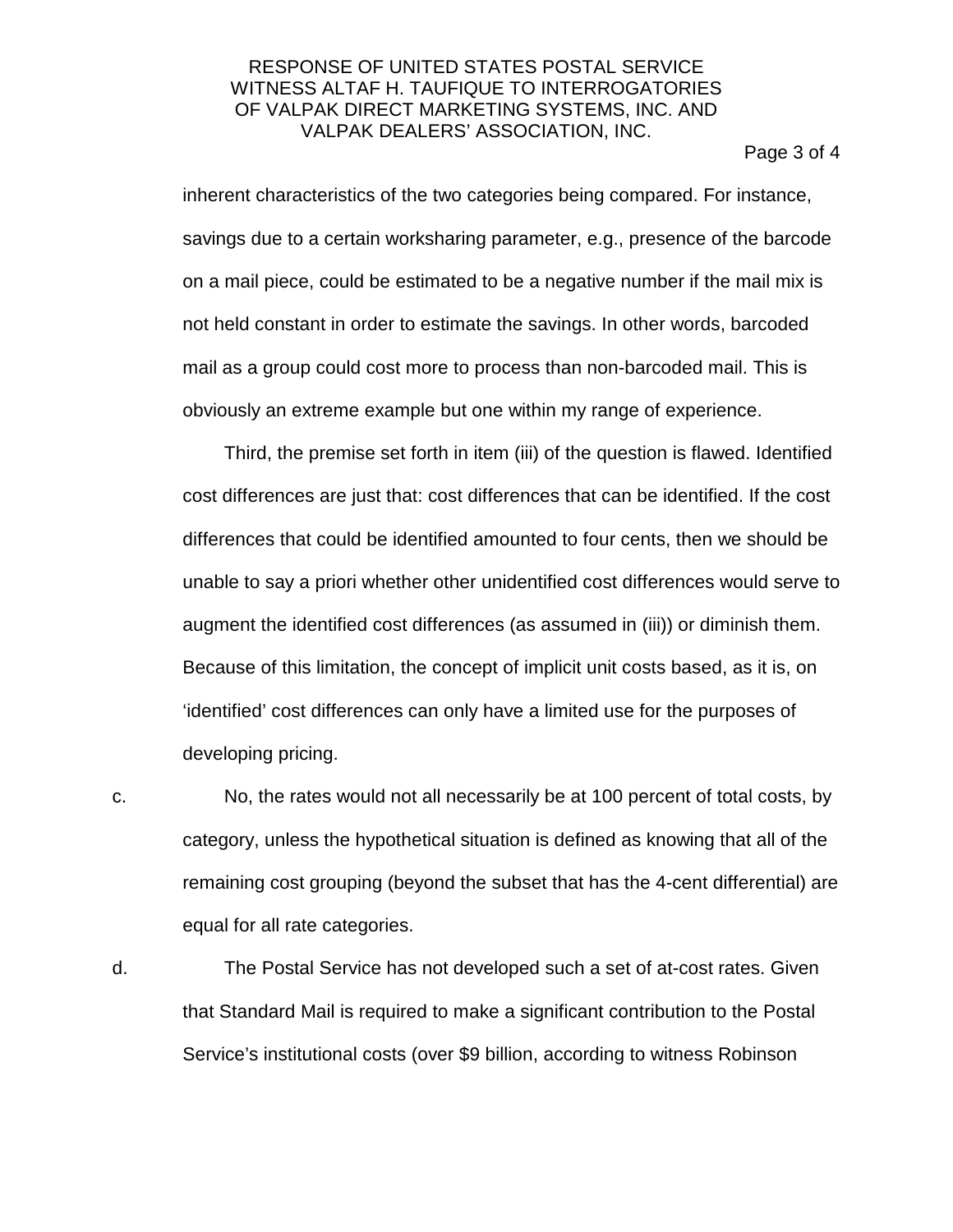Page 4 of 4

(USPS-T-27)), developing a set of rates that would yield absolutely no

contribution would be pointless.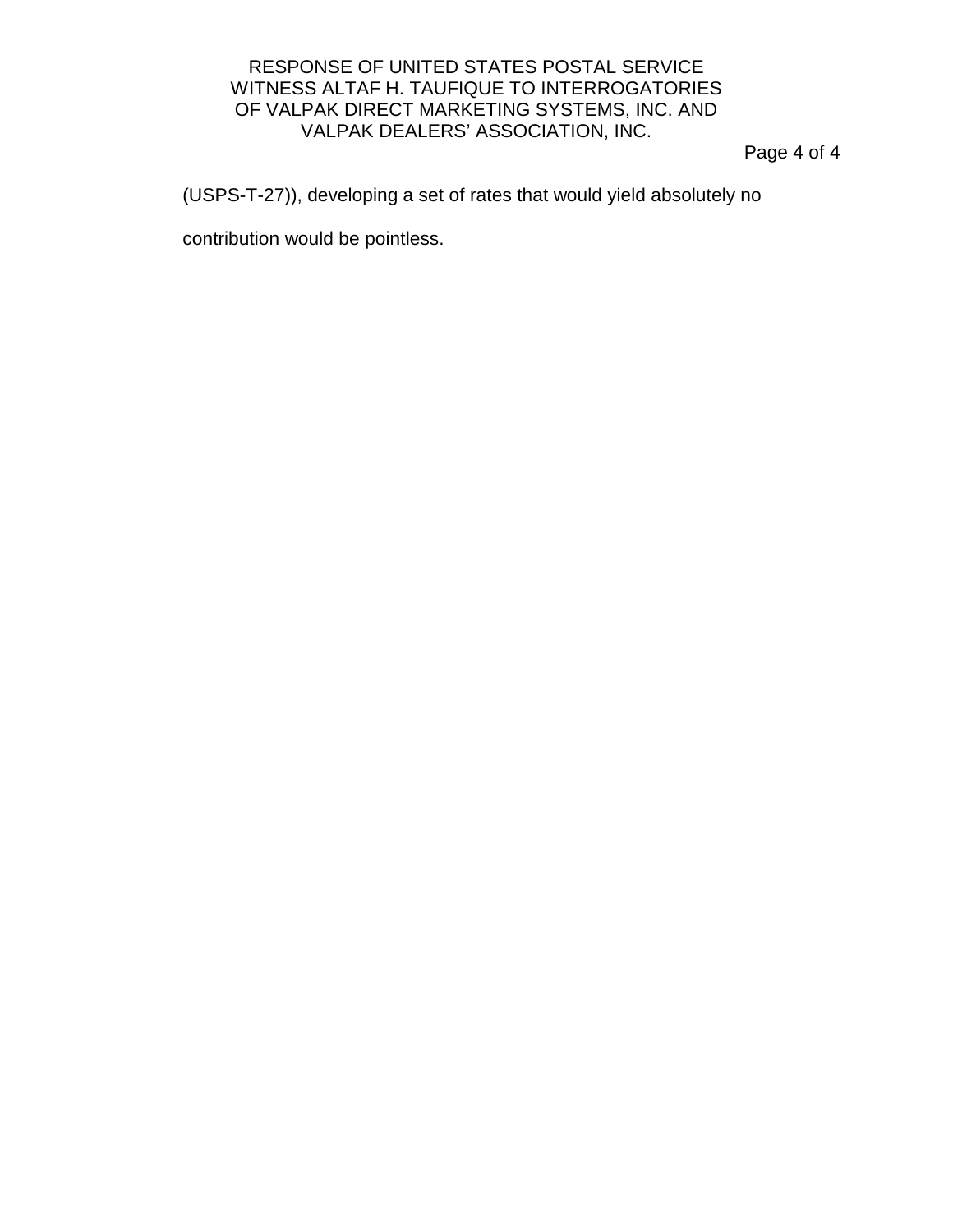**VP/USPS-T28-17.** Please address the following questions relating to costs, economic efficiency, and competition:

- a. Does the Postal Service agree that, laws permitting, competitors are more likely to compete for categories of mail that are priced substantially above cost than for categories of mail that are only moderately above cost, i.e., the distance above cost, however expressed, is related to the likelihood and the intensity of competition? If not, please explain your reasons.
- b. Does the Postal Service agrees that the costs underlying rate categories, particularly if they are estimates of marginal costs, are the appropriate links of the rates to the efficiency of resource allocation and to notions of economic efficiency in rates, and that this fact adds substantially to the importance of costs. If not, please provide all reasons for disagreeing and explain how interests in such efficiency and efficiency-related notions should be examined.
- c. Does the Postal Service agree that, except for consideration of externalities, it would be most economically efficient to set rates **equal** to marginal costs, even though that may not be a permissible option under current law? If not, please provide references to the economic literature showing that economic efficiency requires that rates be set at some other level.
- d. Please assume that there are no cross elasticities and that all own-price elasticities are at the same non-zero level. Now consider two markup measures: Measure **A** is the per-piece (unit) markup, as in the rate being 6 cents above cost, and Measure **B** is the percentage markup, as in rates being 30 percent above cost (implying a cost coverage of 130 percent).

(i) If one were interested in improving the efficiency of resource allocation and in reducing losses in economic efficiency, please explain which of the two measures would be most useful in gauging the distance of the rates from their costs, *i.e.*, which measure of distance-above-costs is indicative of the efficiency loss associated with the rate?

(ii) Under the elasticity assumptions of this question, would you agree that all rates should have the same percentage markup, but not the same perpiece markup. If you do not agree, provide references to the economic literature supporting your position.

(iii) Please explain whether you agree that, even if the elasticity assumptions are relaxed and the efficiency formulas become more complex, it is still measure **B** and not measure **A** that has a reasonably simple and straightforward relation to notions of economic efficiency.

(iv) Please explain whether you agree that under notions of economic efficiency, absent externalities and cross elasticities, one could say that the more elastic products would have a lower measure **B** (cost coverage) but one could not say whether the more elastic products would have a lower measure **A** (per-piece (unit) markup).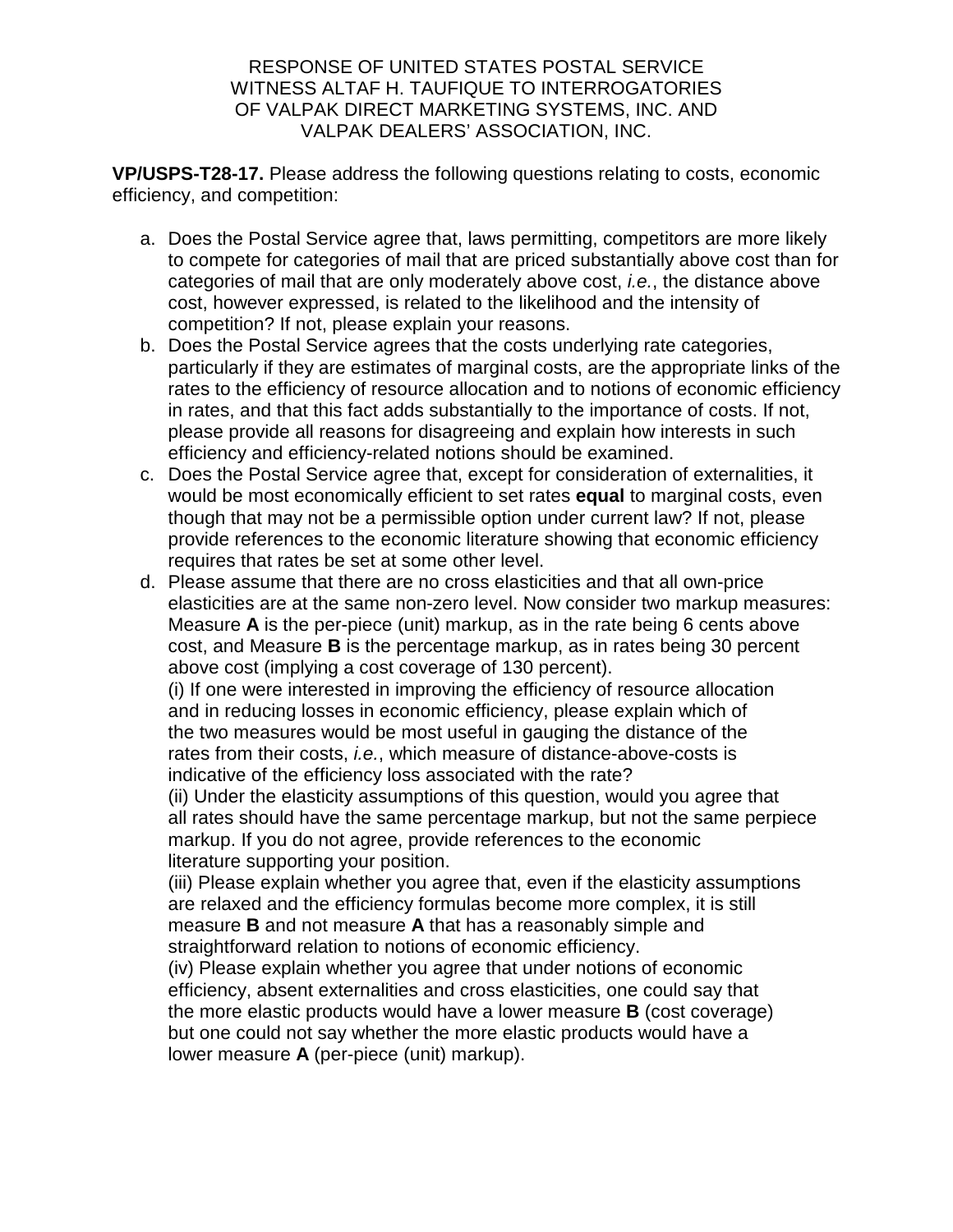#### **Response:**

- a. If the costs in question are the Postal Service's costs, the answer is not necessarily. The relevant price-cost margins to a competitor would be (i) the margin between the prices and the competitor's own costs and, (ii) the margin between the prices and other competitors' costs. If the costs in question are those of the competitors themselves, it is reasonable to assume that, over some range, higher prices would stimulate competition, ceteris paribus.
- b. The Postal Service agrees that the relationship of marginal costs to rates is a fundamental relationship in determining whether pricing will promote efficient resource allocation. This important role underlines the importance of accurately determining the relevant costs, particularly marginal costs.
- c. Not necessarily. It is well known that for businesses where marginal costs are below average costs (typical of network-based firms like the Postal Service), setting prices equal to marginal costs would not generate enough revenue to cover the firm's total costs. To continue to operate over the long term, a subsidy would be necessary. The funds for the subsidy would have to be raised by taxes, which themselves (except for the lump-sum tax) impose their own economic inefficiencies and distortions. It is an open question whether marginal cost pricing requiring subsidies would be the most economically efficient pricing scheme for a network-based business.

The problems of marginal cost pricing for firms with falling average costs are well understood in Economics and are presented in undergraduate textbooks. See, for example, the introductory Economics textbook, Economics by Paul Samuelson and William Nordhaus, McGraw-Hill, 1989, Chapters 24 and 33.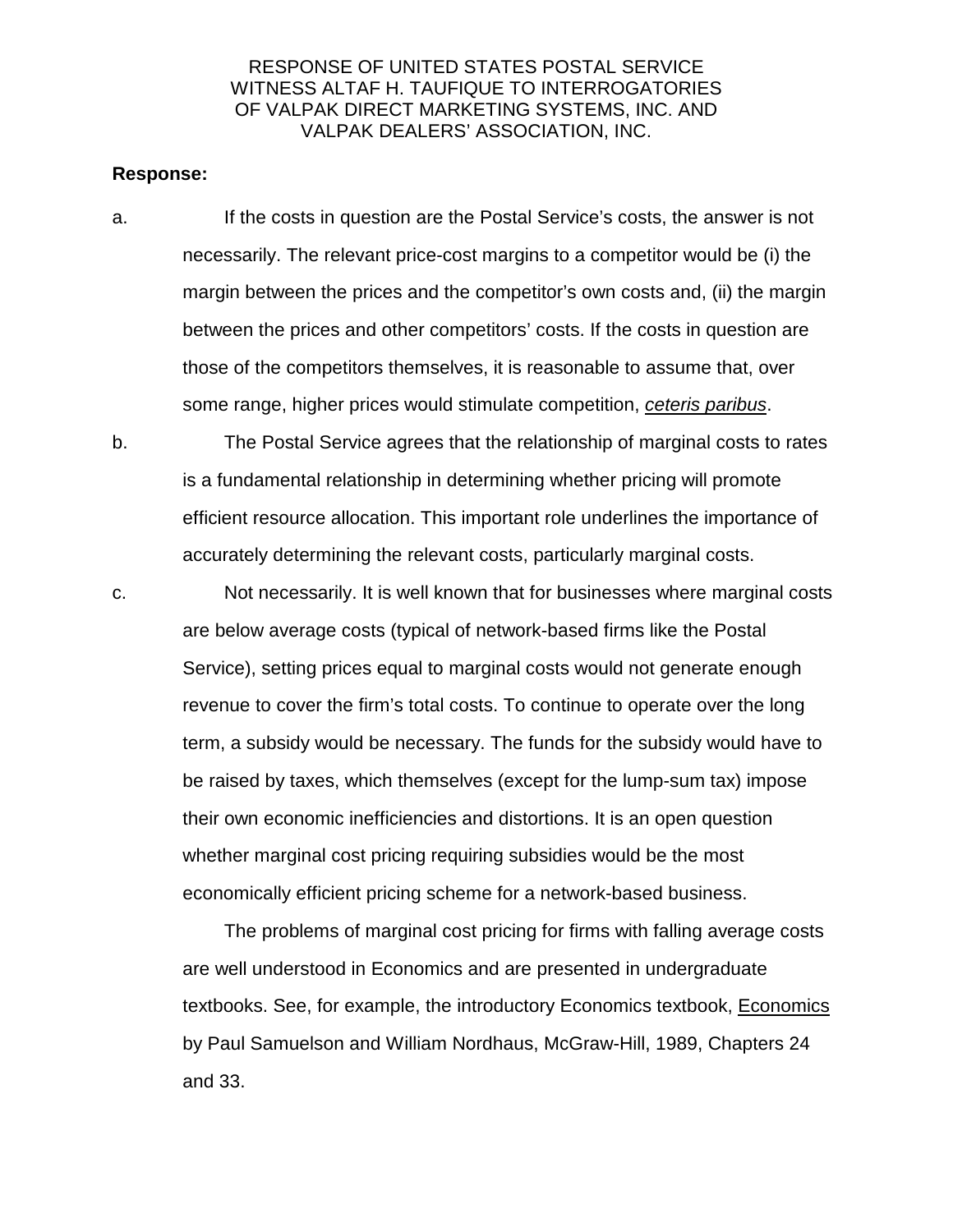d. Redirected to witness Robinson, USPS-T-27.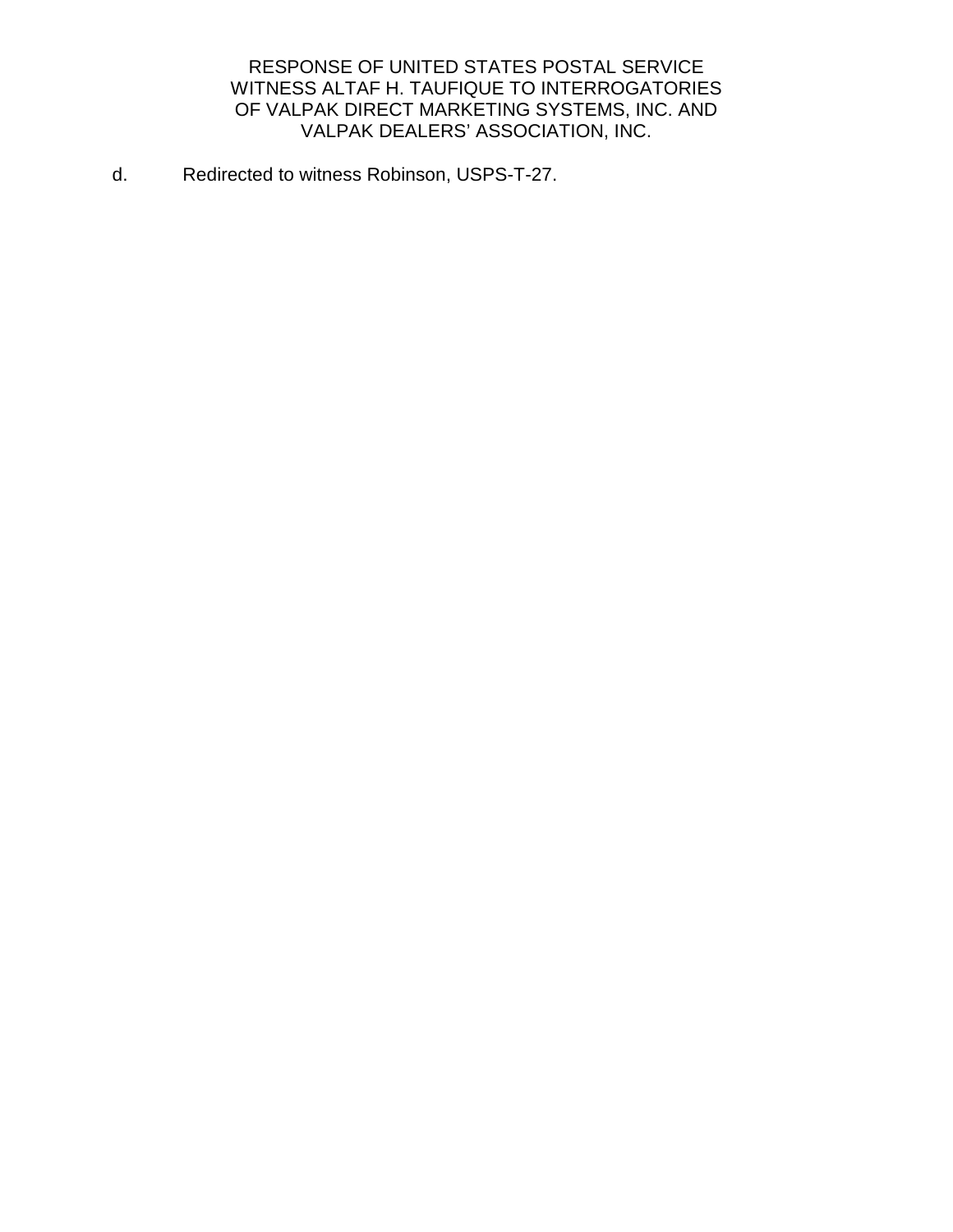## **VP/USPS-T28-18.**

Please refer to the following statement from the Commission's Opinion and Recommended Decision in Docket No. MC95-1, pages V-161-62, ¶ 5388, in reference to a separate automation subclass of Standard Mail:

The alternative of creating separate subclasses and considering the issue of lowest combined cost when selecting the associated markups is not a rational alternative. Selecting the markups in such a constrained way provides rates that are no different from those that result from offering worksharing discounts through rate categories.... One has to question the logic of creating subclasses and then constraining the outcome in accordance with a result that would be obtained without creating the subclasses.

- a. Please explain whether the cost coverages of the current ECR and Regular Standard subclasses, whose relative levels are being perpetuated by the acrossthe-board proposal, are or should be constrained in any way to achieve "a result that would be obtained without creating the subclasses."
- b. Has the Postal Service done any analysis to determine whether the proposed ECR rates differ from those that would likely exist if ECR had **not** been made into a separate subclass? If so, please provide that analysis.
- c. Suppose it were shown convincingly that the current ECR rates are higher than the rates for equivalent rate categories would be if a separate subclass had not been created. How would you view such a finding, and what should be done about it? Please provide all reasons for the view taken.
- d. If an ECR subclass had not been created, and the category passthroughs were 100 percent in line with oft expressed Postal Service and Commission preferences for mature subclasses, do you believe that the per-piece (unit) markups for the various categories would be approximately equal? If you disagree, please state all reasons for disagreeing. (For purposes of this question, the per-piece (unit) markup of a category is the revenue of the category minus the implicit cost of the category. The implicit cost of the category is the cost implied by the cost of the parent subclass and the cost differences to which the passthroughs are applied. For example, if a subclass costing 10 cents were composed of two equal-size categories with a cost difference to be used for ratesetting purposes of 4 cents, it would be implied that the cost of one category is 8 cents and the cost of the other category is 12 cents. See also Op. & Rec. Dec., Docket No. R2000-1, p. 390, ¶ 5534.)
- e. Has the Postal Service done any analysis comparing the implicit per-piece (unit) markups for the rate categories within **ECR** mail? If so, please present that analysis.
- f. Has the Postal Service done any analysis comparing the implicit per-piece (unit) markups for the rate categories within **Standard Regular** mail? If so, please present that analysis.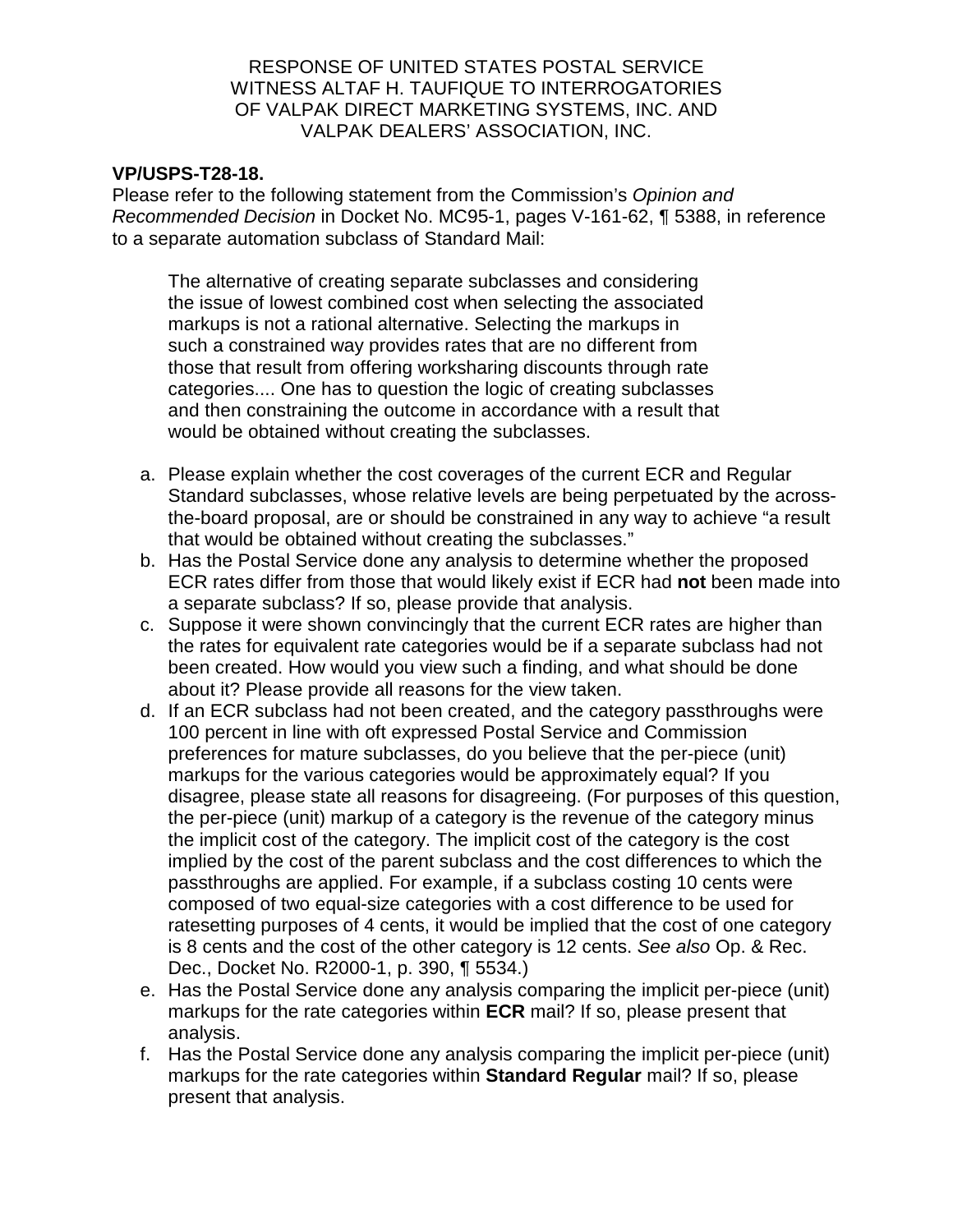g. For the proposed rates, please provide a table showing the implicit per-piece (unit) markups for each rate category within ECR and Regular Standard mail.

- a&b. Redirected to witness Robinson, USPS-T-27.
- c. The Postal Service believes that pricing, though guided by general overarching principles, must address the contemporaneous needs of the Postal Service and its customers. The Postal Service finds itself in a different world today than when the ECR subclass was created, and its pricing proposals since then have responded to the situations as they presented themselves over time. It is impossible to say with any reasonable certainty what the appropriate rates for mail that currently uses the ECR (or any other) subclass would have been today had no separate subclass been developed. Since the premise of the question is impossible to verify, the question itself becomes purely speculative and unanswerable.
- d. Please see my response to VP/USPS-T28-18c. The question is purely counterfactual and does not specify all the factors and information the Postal Service takes into account when it makes its pricing proposals. Without complete information, any specific response would be impossible.
- e. No.
- f. No.
- g. The Postal Service has not produced such a table.